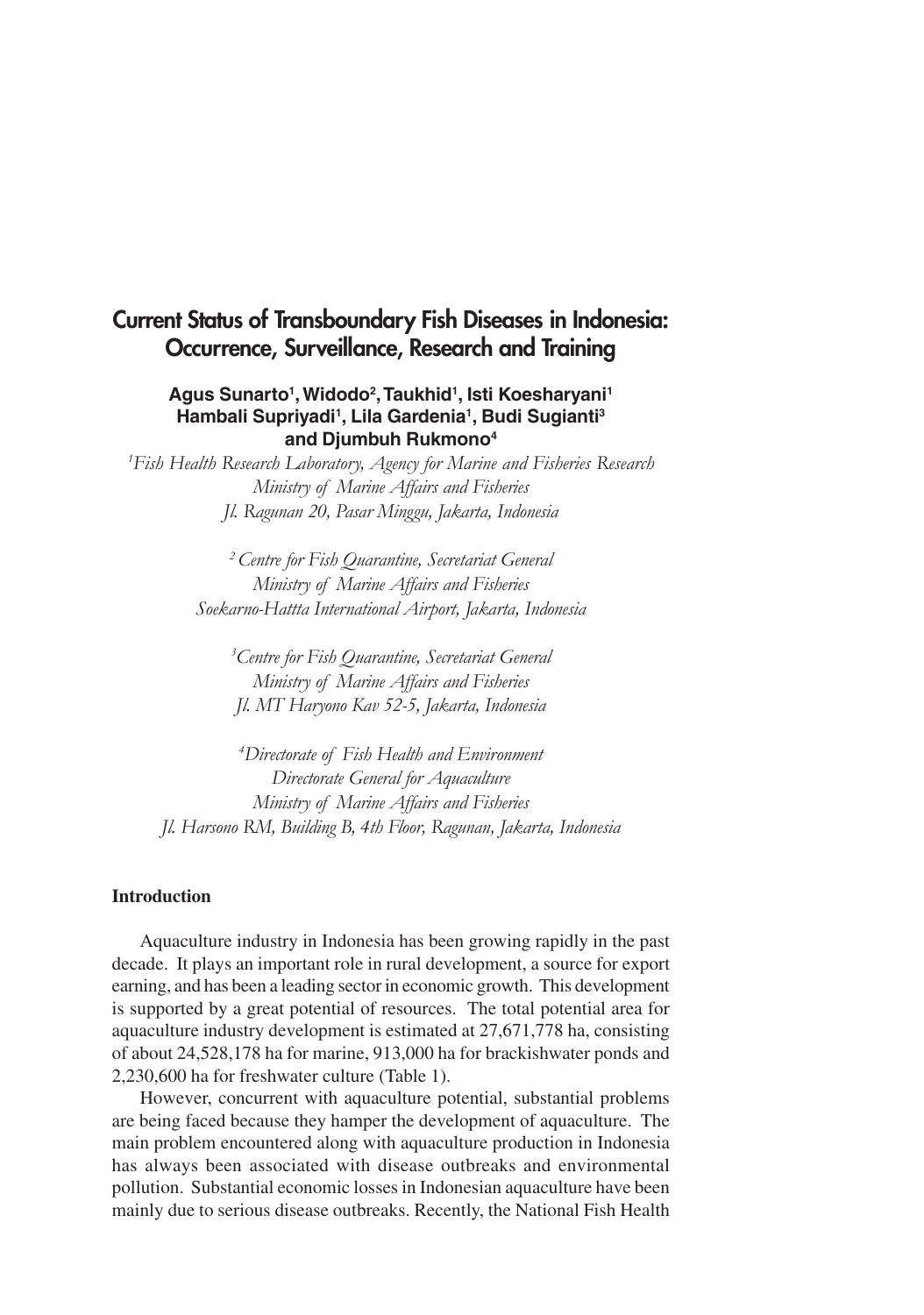| No.                      | <b>Type of Aquaculture</b> | <b>Potential Area</b> | <b>Utilization</b> |               |
|--------------------------|----------------------------|-----------------------|--------------------|---------------|
|                          |                            | (ha)                  | (ha)               | $\frac{0}{0}$ |
| 1                        | Marine                     | 24,528,178            | 753                | 0.0000003     |
| $\overline{\phantom{a}}$ | <b>Brackishwater</b>       | 913,000               | 438,010            | 48            |
| 3                        | Freshwater                 |                       |                    |               |
|                          | Pond                       | 526,400               | 85,900             | 16            |
|                          | Cage culture               | 158,200               | 1,516              |               |
|                          | Paddy field                | 1,546,000             | 150,680            | 10            |
|                          | <b>Total</b>               | 27,671,778            | 676,959            | 2.5           |

**Table 1.** Potential and utilization of aquaculture resources in Indonesia

Commission (NFHC) declared 4 major economically-important diseases of aquatic animals in Indonesian aquaculture: white spot syndrome virus (WSSV) in tiger shrimp (*Penaeus monodon*), Taura syndome virus (TSV) in Pacific white shrimp (*Litopenaeus vannamei*), viral nervous necrosis (VNN) in grouper (*Cromileptes altivelis* and *Epinephelus* spp.) and seabass (*Lates calcarifer*), and koi herpesvirus (KHV) in koi and common carp (*Cyprinus carpio*). All of the diseases are associated with transboundary introduction or movement of aquatic species (Table 2).

**Table 2.** Chronological introduction of transboundary aquatic animal pathogens into Indonesia

| No.            | <b>Transboundary aquatic animal pathogens</b> | <b>References</b>        |
|----------------|-----------------------------------------------|--------------------------|
| $\mathbf{1}$   | Ichthyophthirius multifiliis                  | Sachlan 1952             |
| $\mathcal{P}$  | Thellohanellus pyriformis                     | Sachlan 1952             |
| 3              | Lernaea cyprinacea                            | Djajadiredja et al. 1983 |
| $\overline{4}$ | Myxobolus koi                                 | Djajadiredja et al. 1983 |
| 5              | Myxosoma sp.                                  | Djajadiredja et al. 1983 |
| 6              | Aphanomyces invadans                          | Djajadiredja et al. 1983 |
| 7              | Yellow head virus (YHV)                       | Rukyani 1994             |
| 8              | <b>Iridovirus</b>                             | Owens 1994               |
| 9              | White spot syndrome virus (WSSV)              | Sunarto 1995             |
| 10             | Viral nervous necrosis (VNN)                  | Zafran and Yuasa 1999    |
| 11             | Koi herpesvirus (KHV)                         | Sunarto et al. 2002      |
| 12             | Taura syndrome virus (TSV)                    | Lightner 2002            |

## **I. Current Status of Koi Herpesvirus Disease (KHVD) in the Production of Common Carp and Koi**

## **I-1. Production of Common Carp and Koi**

#### **a. Production of Common Carp**

Common carp (*Cyprinus carpio*) is the main freshwater fish cultured in Indonesia. Annual production of cultured common carp in the last five years follows 56,546 metric tons (MT)(1998), 57,278 MT (1999), 75,322 MT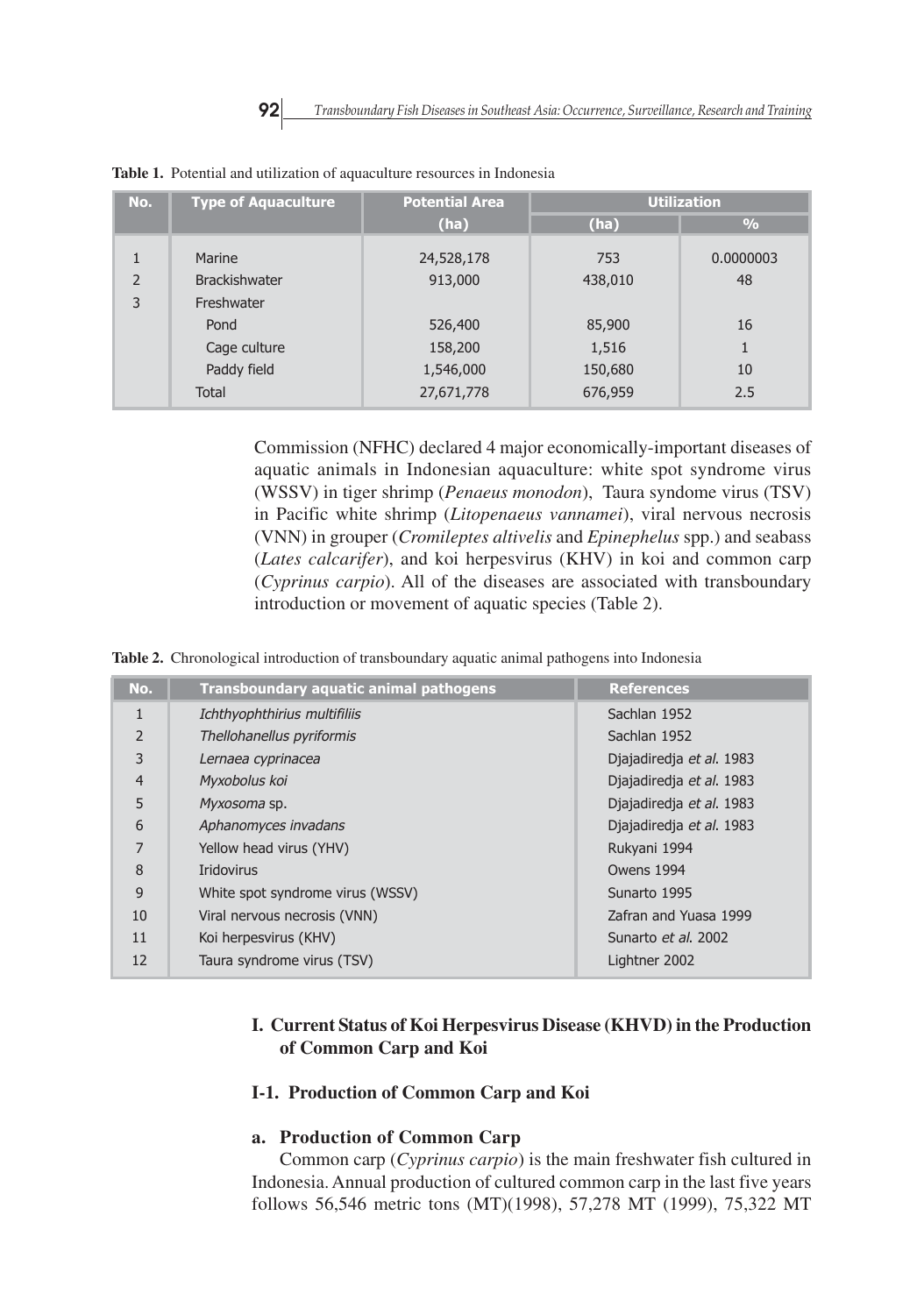(2000), 76,475 MT (2001), and 83,885 MT (2002)(DGA, 2003). Fifty percent of this annual production is contributed in West Java. In addition to the cultured common carp, the fish are also found in wild habitats such as rivers, lakes and reservoirs. However, there are no available data of carp production in the wild.

There are 13 local strains of common carp in Indonesia: namely Majalaya, Rajadanu, Sutisna Kuningan, Sianjur Wildan, Aki Ending Cianjur, Cangkringan, Samin Sumbar, Kancra Domas, Karper Kaca, Sinyonya, Punten, Merah Sumbar and Bali. Spawners, broodstock or fingerlings are locally available. Indonesia does not import or export common carp. The broodstock are usually kept in earthen ponds or concrete tanks and the seeds are produced either by provincial breeding centres (Balai Benih Ikan, BBI) or by farmers. The eggs and juveniles are produced using combination of hatchery and outdoor pond facilities. Hatched larvae obtained through egg stripping are kept inside the hatchery until they start swimming few days after hatching. The major food for the larvae are *Daphnia* or *Moina*, rotifers, and artificial diet. The larvae are then raised into fingerlings in nursery ponds, prior to stocking into growout ponds or cages. The annual production of common carp seeds is around 10 billion/year.

There are three types of common carp culture systems: floating netcage culture in lakes or reservoirs, running water system (raceway) in rivers or streams, and in earthen ponds. The floating net-cages apply a double cage culture system whereby the upper cage measures 7 ´ 7 m with 2.5 m water depth and used for common carp, and the lower layer is for Nile tilapia. Running water culture systems are situated in the bank of a river and measures  $7 \div 2.5$  m with 1.5 m water depth. Earthen pond extensive culture system has low stocking density and located in a shallow water pond. This system has less water exchange, and poor quality of feed and other management measures.

The production of common carp in Indonesia is hampered by the shortage of good quality broodstocks and seeds, and, recently, by mass mortality due to koi herpesvirus (KHV). The government promotes selective breeding program to ensure the quality of broodstock and seeds. However, there are no effective management measures to control the KHV outbreak.

#### **b. Production of Koi**

Koi (*Cyprinus carpio*) is an important freshwater ornamental fish cultured in Indonesia. However, there is lack of information on its annual production. Koi is cultured in various systems as shown in Table 3.

Indonesia mainly imports high quality koi broodstock from China, Japan and Singapore. The quality of color of koi mostly depends on its genetic make-up (70%), water quality (20%) and other factors (10%). The optimum water quality for cultured koi includes pH of 7.2-7.4, low level of iron, chlorine and sulfur, high dissolved oxygen and temperature range of 25- 30°C.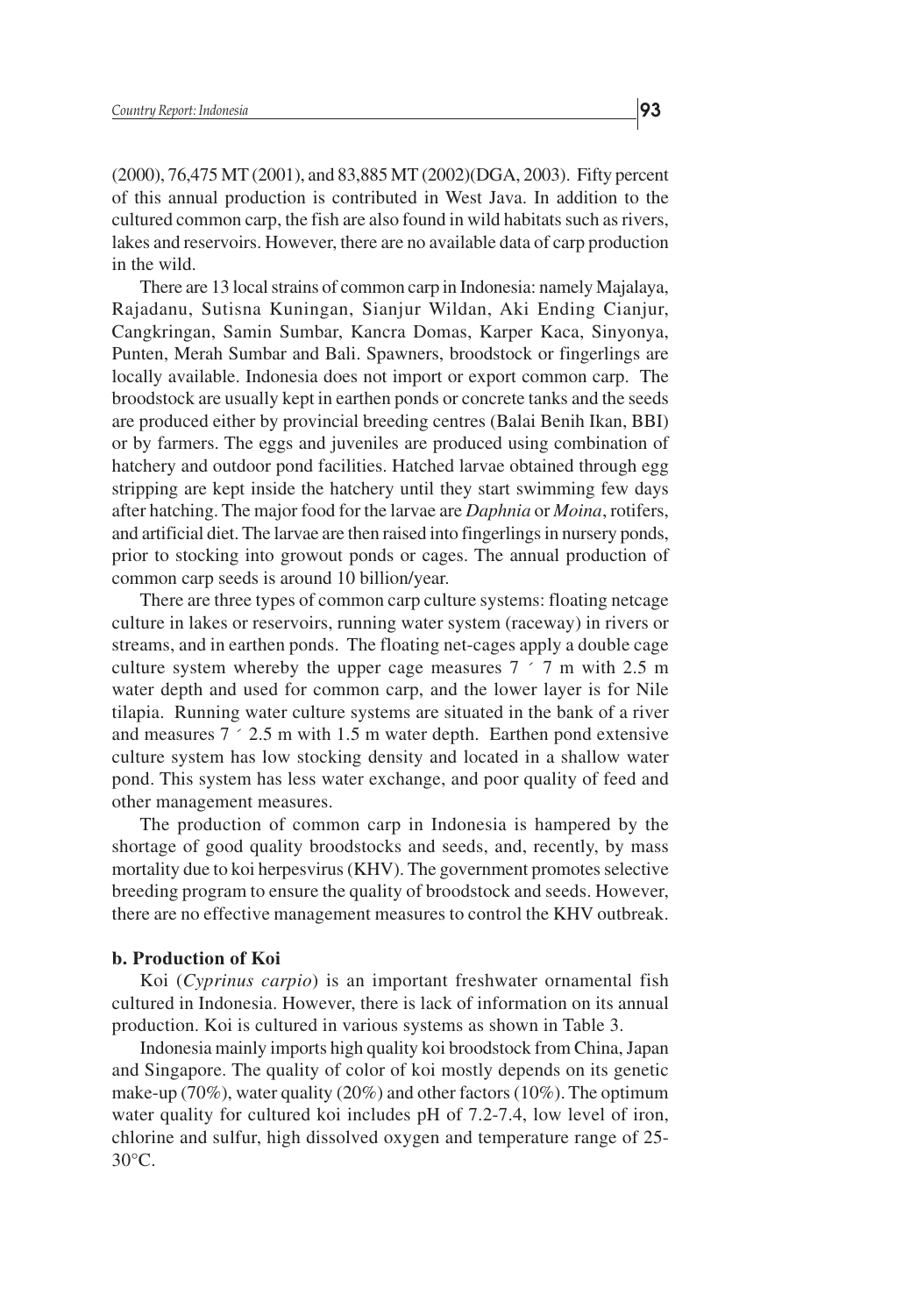| Age of koi<br>(year) | Length of koi<br>(cm) | Pond water<br>depth (m) | <b>Number of koi</b><br>per $m2$ |
|----------------------|-----------------------|-------------------------|----------------------------------|
|                      | 15                    | $20 - 30$               | 40                               |
|                      | 30                    | 30                      | 10                               |
| $3 - 5$              |                       | $30 - 45$               | 2-5                              |

**Table 3.** Stocking density of koi based on size of fish and water depth

#### **I-2. Koi Herpesvirus Disease (KHVD) of Common Carp and Koi**

#### **a. History, Geographic Distribution and Clinical Signs**

The first episode of mass mortalities of cultured koi was recorded in March 2002 in Blitar, East Java. It occurred after heavy rains among fishes newly introduced from Surabaya, the capital city of East Java. The fish were imported from China through Hong Kong in December 2001 and January 2002. The outbreak occurred in koi of all ages causing mortality of up to 80-95%. The diseased fish showed a blister-like lesion on the skin, called 'penyakit melepuh' in Indonesian language. Although gill damage was also observed in the diseased fish, not much attention was given to that clinical sign. Blitar is well known as the centre for koi production in the country. The koi, including the infected fish batch, were distributed all over the country, with Central Java, West Java and Jakarta as the main market (Sunarto *et al*., 2002).

The second disease outbreak occurred in cultured common carp at the end of April of 2002 in Subang regency, West Java. Due to immediate harvest, there was an over supply of fish in the region. Therefore, farmers sold the infected fish at very low price (Rp 3,000/kg; normal price Rp 7,000/kg). After this, the outbreaks spread to neighboring provinces mainly through fish movements. The third episode of the outbreak occurred in May to early June 2002 in cultured common carp in floating net-cages in the Citarum river system. The system is composed of the Saguling reservoir in the upper reaches, Cirata in the middle, and Jatiluhur down stream. There are 4,425, 33,000, and 2,000 units of floating net-cages, mostly with common carp, in Saguling, Cirata and Jatiluhur reservoirs, respectively. Weeks before the outbreak, farmers introduced common carp from the Subang region to this system due to the low price of fish.

The fourth episode of the outbreak occurred in cultured common carp during in February 2003 in Lubuk Lingau regency, South Sumatera. The gross signs of the diseased common carp were extremely similar with that observed previously in koi and common carp in Java islands. Common carp farms at Lubuk Lingau were infected with the disease coming from Cirata reservoir, West Java through fish transfer by traders. The outbreak then spread to neighbouring districts and provinces including Bengkulu in the south and Jambi in the west.

#### **b. Species Affected**

Although the disease was observed as being highly contagious and extremely virulent, morbidity and mortality were restricted to koi and common carp populations. Several other species stocked within the same ponds or cages remained completely asymptomatic to the disease. However, it is not known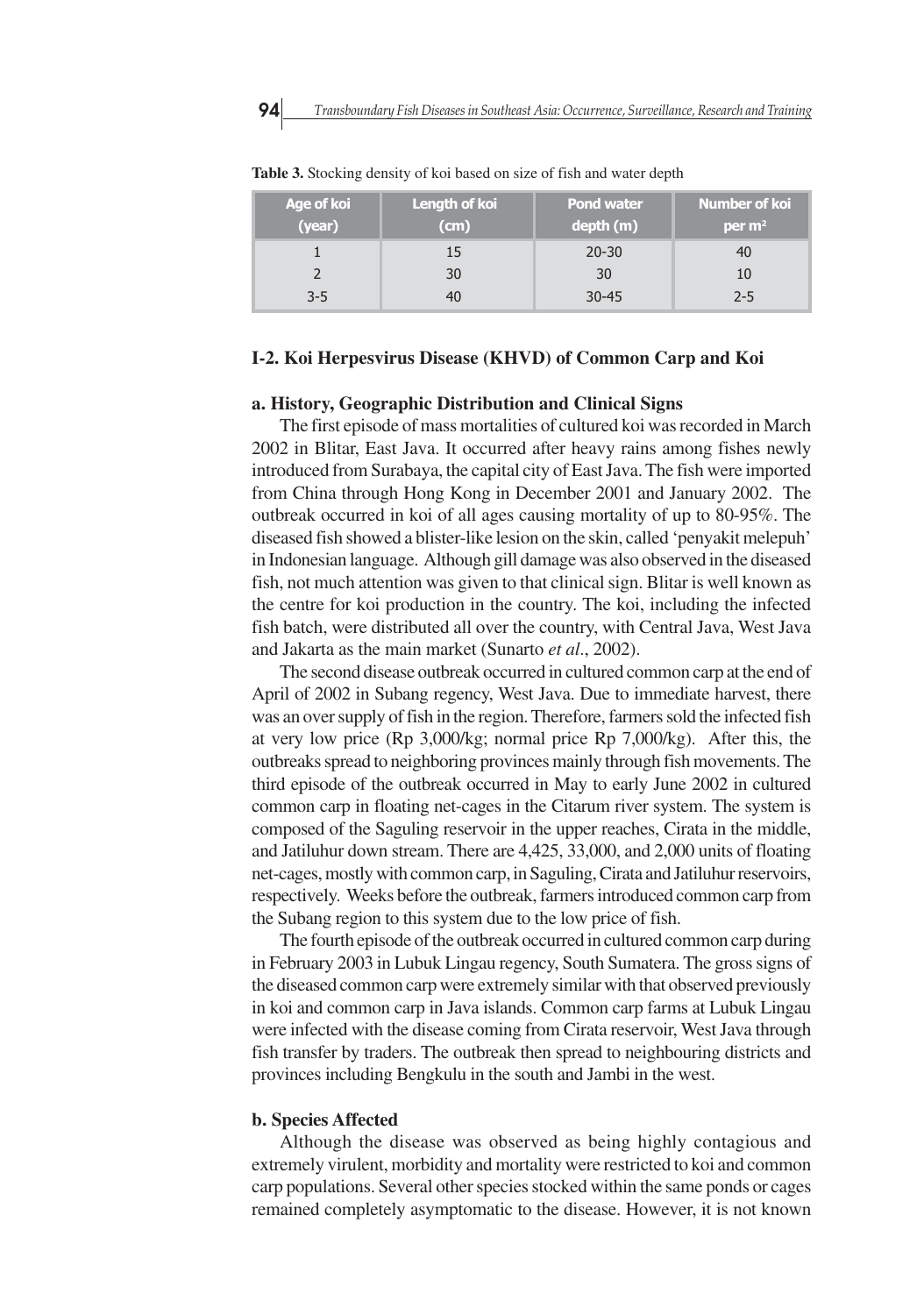yet whether these fish harbor the virus and act as carriers. Screening of other cultured and wild fishes collected from the same cage, pond or canal of surrounding farm showed PCR negative results against KHV. The fish include Nile tilapia, giant gouramy, native catfish and Siam catfish.



**Fig. 1.** Geographical distribution of reported KHV in Indonesia. Pink areas indicate no data. Green areas indicate no reported KHV, red areas have reported KHV in either common carp or koi (Cameron, 2003)

#### **c. Diagnosis**

A case definition was established as an important step in the disease investigation in order to determine whether an individual fish, pond or tank is suffering from KHV disease or not. The case definition was used to minimize mis-diagnosis. The case definition included high mortality in koi or common carp, in which the fish shows gill damage, with or without other skin lesions. The only consistent clinical sign found during the outbreak was severe gill necrosis. Therefore, this pathognomonic clinical signs was used to establish a presumptive diagnosis against KHV (Level I diagnosis). Although KHV histopathological changes (Level II diagnosis) were not obviously observed in most of the diseased fish, some of diseased fish showed consistent findings with various lesions. These include intranuclear amphophilic inclusion bodies with peripheral chromatin margination within the gill epithelium. Similar inclusions were also observed within the kidney tubular epithelium accompanied by nephrocalcinosis. PCR detection (Level III diagnosis) of KHV was carried out using specific primers set developed by Gray *et al*. (2002) and Gilad *et al*. (2002).

#### **d. Socio-economic Impact**

The first report regarding the economic losses due to the outbreak was made by the head of the Association of Ornamental Fish Culture of Blitar regency, East Java. They reported that in Blitar alone, the outbreak destroyed high quality koi belonging to 5,000 fish farmers with economic losses of more than Rp5 billion (US\$ 0.5 millions) within the first 3-months of the outbreak.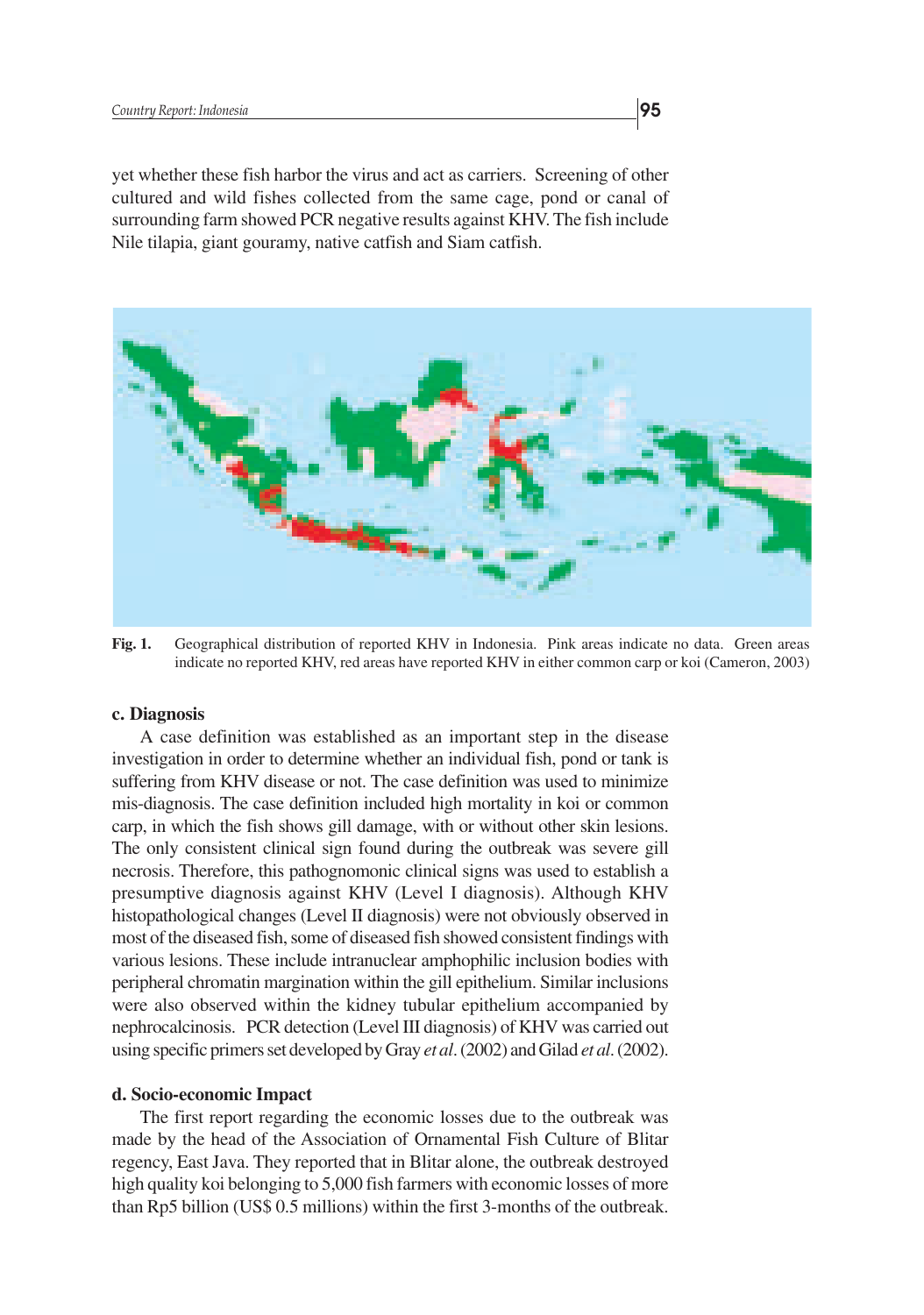As of July 2002, the Task Force estimated that the loss of revenue in the sector and the socio-economic impact to the rural farming communities was in the region of US\$5 million. As the outbreaks continued to spread to new areas, the socio-economic impact due to the diseases escalated. The Directorate of Fish Health and Environment (DFHE) estimated that as of December 2002 and 2003, losses due to the outbreak were US\$10 million and US\$15 million, respectively.

#### **II. Current Status of Viral Diseases in the Production of Shrimps**

#### **II-1. Production of Shrimps**

## **a. Production of Tiger Shrimp (***Penaeus monodon***)**

Culture of black tiger shrimp (*P. monodon*) is the most important aquaculture industry in Indonesia. It is notable that Indonesia has a large potential area of approximately 4 million ha of mangrove tidal swamps for shrimp culture, plus generations of experience in shrimp pond aquaculture. The government has given high priority to shrimp aquaculture. Since the government launched the programme on shrimp pond intensification in 1984, referred to as 'program intensifikasi tambak' in the Indonesian language, shrimp pond culture has rapidly expanded. This programme has been successful in increasing shrimp production from 15,400 MT in 1986 to 159,597 MT in 2002 (DGA , 2004) (Table 4).

**Table 4.** Production of shrimp from Indonesian aquaculture

| No.l        | <b>Species</b>                                                                                                                          | <b>Production</b>                 |                                  |                                   |                                    |                                    |
|-------------|-----------------------------------------------------------------------------------------------------------------------------------------|-----------------------------------|----------------------------------|-----------------------------------|------------------------------------|------------------------------------|
|             |                                                                                                                                         | 1998                              | 1999                             | 2000                              | 2001                               | 2002                               |
| 2<br>3<br>4 | Giant tiger shrimp (Penaeus monodon)<br>Banana shrimp (Penaeus merguiensis)<br>Metapenaeus shrimp (Metapenaeus ensis)<br><b>M</b> vsids | 78.824<br>22,589<br>20.434<br>264 | 92.726<br>28,872<br>19.255<br>93 | 93.756<br>28,965<br>20,453<br>544 | 103.603<br>25,862<br>19.093<br>610 | 112,840<br>24.708<br>21,634<br>415 |

**Source:** DGA (2004)

#### **b. Production of Pacific White Shrimp (***Litopenaeus vannamei***)**

The Government of Indonesia released a permit that allowed importation of Pacific white shrimp (*L. vannamei*) on 10 October 2000 for research purposes only. The exotic shrimp was imported from Taiwan, Hawaii and America (Table 5). Based on Ministerial Decree No. 4/2001 dated 14 July 2001, the government allowed importation of Pacific white shrimp for culture purpose. Since then, the shrimp has been cultured in 15 out of 30 provinces in Indonesia, namely North Sumatera, West Sumatera, South Sumatera, Riau, Bengkulu, Lampung, Banten, West Java, Central Java, Jogjakarta, East Java, Bali, West Nusa Tenggara, South Kalimantan and West Kalimantan. Up to July 2002, the production of the shrimp was 27,000 MT (Sugama, 2002). The broodstocks were imported from Taiwan, Hawaii and USA. The seeds are either imported or produced by local hatcheries.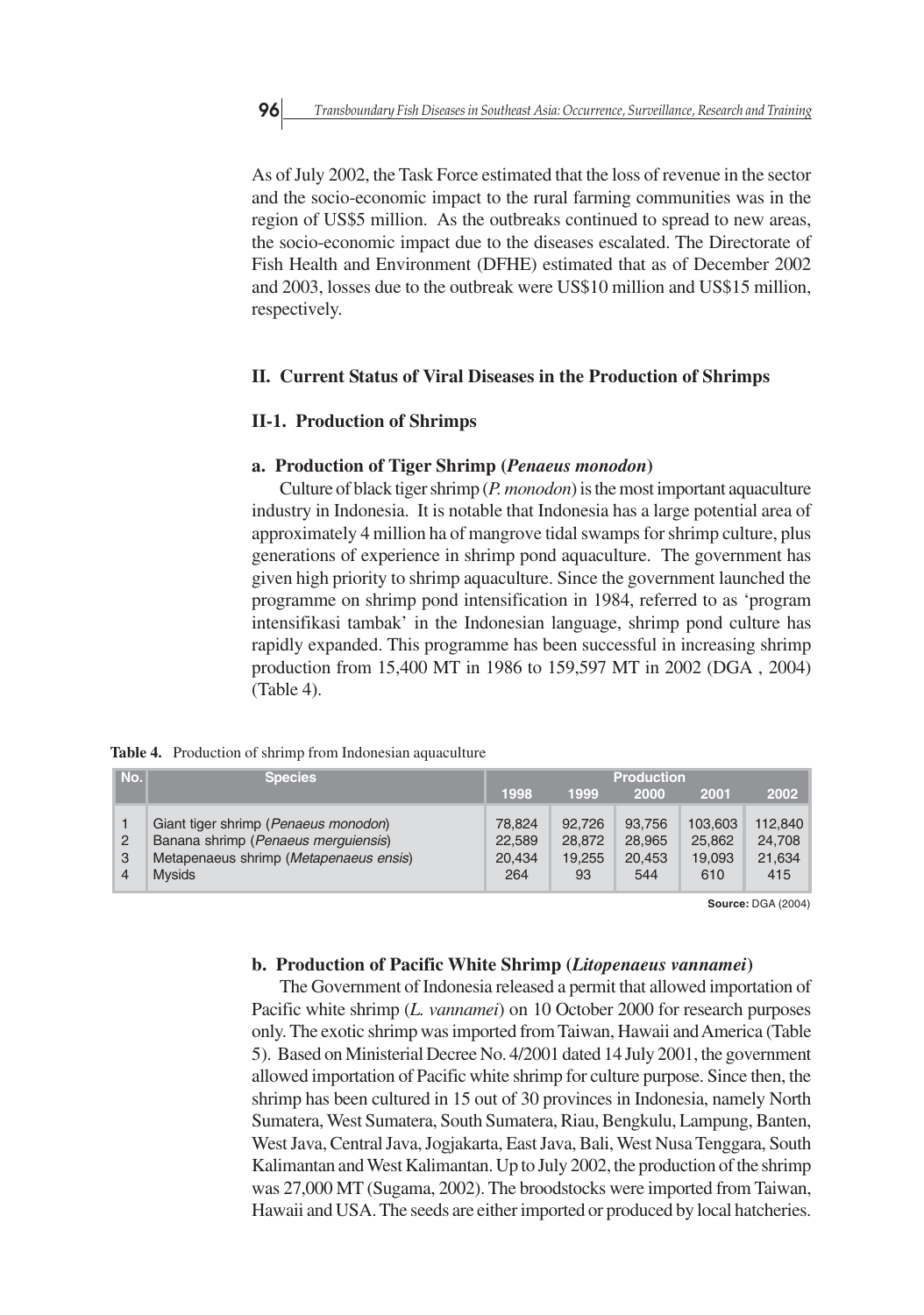Local hatcheries in Lampung, West Java, Central Java, East Java and Bali produced 5-30 million seeds/cycle.

| No.           | <b>Species</b>          | <b>Country of Origin</b> | <b>No. of Shrimp</b>              | Permit/<br><b>Recommendation Letter</b>                            |
|---------------|-------------------------|--------------------------|-----------------------------------|--------------------------------------------------------------------|
|               | Litopenaeus<br>vannamei | Taiwan & Hawaii          | 5,000,000 seeds<br>2,000 spawners | Degree of DGA<br>No. IK.530/D3.9389/X/00K<br>dated 10 October 2000 |
| $\mathcal{P}$ | Litopenaeus<br>vannamei | <b>USA</b>               | 300,000 seeds                     | Degree of DGA<br>No. IK.530/D3.9390/X/00K<br>dated 10 October 2000 |

**Table 5.** Records of first importation of *Litopenaeus vannamei* into Indonesia

#### **c. Production of Freshwater Prawn (***Macrobrachium rosenbergii***)**

Freshwater prawn (*M. rosenbergii*) was mainly cultured in Java and Bali. The average annual production of freshwater prawn is 400 MT per year. The seeds are produced by either private or governmental breeding units (Table 6).

|  |  | Table 6. Seed production of freshwater prawn |
|--|--|----------------------------------------------|
|--|--|----------------------------------------------|

| No.            | <b>Province</b> | <b>Number of</b> | <b>Production</b> |
|----------------|-----------------|------------------|-------------------|
|                |                 | breeding units   | per year          |
|                | West Java       |                  | 300,000           |
| $\overline{2}$ | Central Java    |                  | 11,809,000        |
| 3              | East Java       | 3                | Not operated      |
| $\overline{4}$ | Bali            | 9                | 7,786,000         |
|                | <b>Total</b>    | 20               | 19,995,000        |

**Source:** Hadie et al., 2001

Freshwater prawn is cultured in earthen ponds or rice fields. The minimum size of the pond is 1000 m<sup>2</sup>. There are at least four types of freshwater pond culture systems; monoculture, polyculture with freshwater finfish, integrated with paddy field, and integrated with poultry culture. No importation of freshwater prawn has been recorded.

## **II-2. White Spot Syndrome Virus (WSSV)**

The disease occurred in on-growing juvenile shrimp of all ages and sizes. Moribund shrimp displayed red discoloration and white spots on the inside surface of carapace, body shell and appendages. The spots ranged from 0.5 to 3.0 mm in diameter. The lymphoid organ of the diseased shrimp was swollen and shrunken.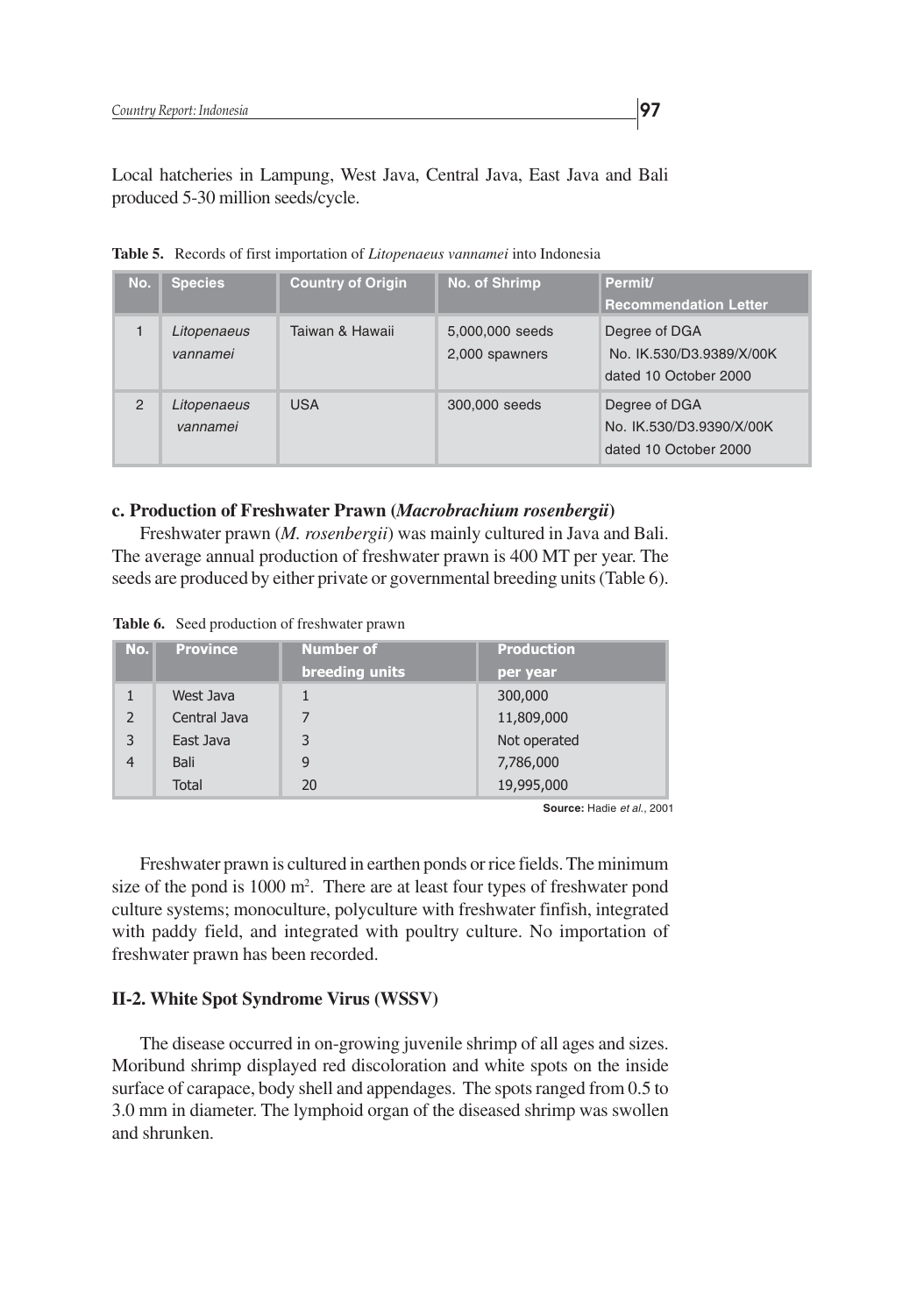#### **a. Species Affected**

The disease affected both cultured and wild penaeid shrimps. The major cultured shrimp species in Indonesia are black tiger shrimp (*Penaeus monodon*) and white shrimp (*P. merguiensis*). Infection with WSSV was also found in wild shrimp, *Metapenaeus ensis.* Recently*,* Pacific white shrimp (*L. vannamei*) was also affected by the disease, but WSSV infection has not yet been reported in *L. stylirostris*.

#### **b. Epidemiology**

Since the middle of 1994, a disease that caused cumulative mortality of up to 100% was reported in numerous shrimp farms in northern coast of East, Central and West Java, Indonesia. The new disease, in which the pathognomonic characteristic sign was the presence of white spots on the cuticle, referred to as white spot syndrome ('penyakit bercak putih' in the Indonesian language), was the most threatening disease that had ever occurred in Indonesian shrimp farms. The two earlier viral diseases of shrimp, i.e. monodon baculovirus (MBV) and yellow head virus (YHV) were less pathogenic than the newly emerged white spot syndrome virus (WSSV), the causative agent of white spot syndrome (WSS).

The economic impact of WSSV in Indonesian shrimp industry is difficult to determine. It is estimated that in 1999 only 20% of shrimp ponds were in operation. Many of the ponds remained un-operated, with some being converted to milkfish ponds. This phenomenon may be associated with environment deterioration and disease outbreaks, particularly WSSV.

#### **c. Geographic Distribution and Transmission Issues**

Outbreak of WSSV was first reported to occur in black tiger shrimp in Probolinggo, East Java and later in Tangerang, Serang and Karawang, West Java. The disease, causing severe losses, has spread to Bali, Nusa Tenggara, Sulawesi, Kalimantan and Sumatera. Virtually, the disease has spread throughout the country. The disease is vertically transmitted from infected broodstock to its offspring and horizontally transmitted from infected carriers and contaminated environment.

#### **d. Availability of Diagnostics (Levels I, II and III)**

At the farmer-level and district laboratories, WSSV may be diagnosed based on its pathognomonic clinical signs, i.e. the appearance of white spots in the carapace and body surface (diagnostic Level I). Histopathological changes (diagnostic Level II) and molecular-based methods (diagnostic Level III) are also used as a confirmative diagnosis for the disease. Almost all major fish disease laboratories are equipped with PCR units and capable for detection of WSSV.

#### **e. Preventive and Control Methods**

Managing WSSV should be done in all levels of shrimp production starting from shrimp hatchery up to the grow-out ponds. In hatcheries, PCR technique is used for screening broodstock before spawning. Only broodstocks that are free from WSSV are used as spawners. The postlarvae (PLs) should also be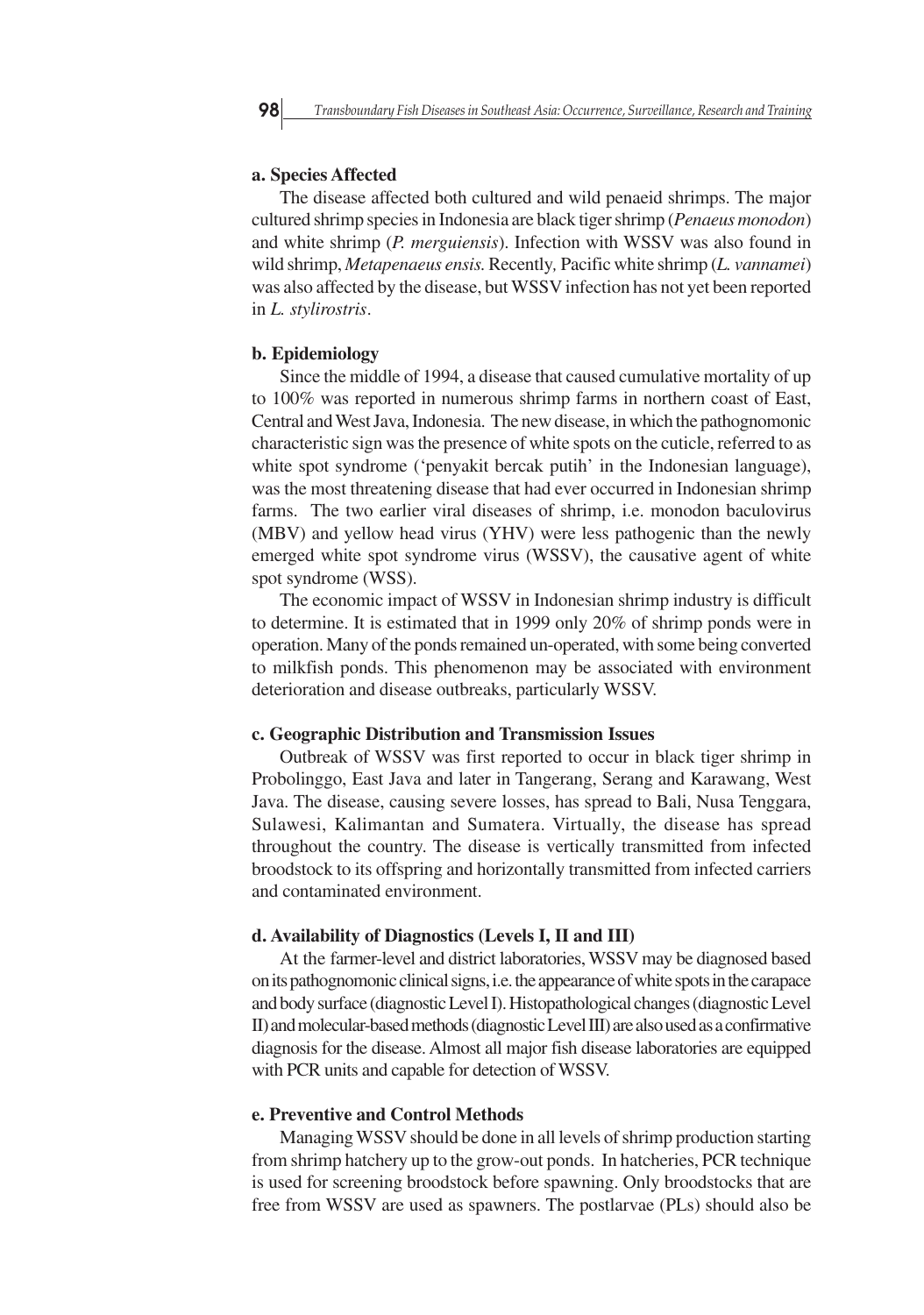screened for WSSV. If infected, the whole tank should be disinfected with with 20 ppm chlorine and then discarded.

The combination of PCR technique and formalin treatment has been proven as the best strategy for managing WSSV in grow-out ponds. The benefit of PCR screening combined with formalin treatment is to maintain low-intensity of WSSV infections in shrimp, hence significantly reducing the disease outbreak in ponds. We adopted the technique developed by Chanratchakool and Limsuwan (1994). WSSV-free PLs are bathed in 150 ppm formalin for 30 minutes to separate the weak and unhealthy individuals. Only the healthy PLs, which actively swimming against the water current, are then stocked into the ponds. WSSV status during the rearing periods is monitored through regular PCR checking at day 25 and day 55. Semi-quantitative PCR technique allows us to distinguished light and severe infection of WSSV. If the WSSV infection is light, the culture may be continued with improvement of culture condition. However, when the WSSV infection is severe, immediate harvest is the only way to reduce more economic losses on the part of the farmer.

To maintain low level of WSSV infection, bio-security concept should be applied. Closed system with zero or minimum water exchange might be the best solution to have consistent and environmentally sound shrimp production. The key component of closed system is the application of bioremediator (probiotic) and vigorous aeration.

Managing WSSV outbreak in grow-out shrimp may also be achieved through enhancement of shrimp defence mechanism using immunostimulants such as fucoidan, peptidoglycan, and lipopolysaccharide. Combination of prophylactic measures such as screening of PLs using PCR, use of specificpathogen-free broodstock and PLs, application of immunostimulants, and good management practices will be helpful in controlling WSSV outbreak in Indonesian shrimp farms.

#### **II-3. Taura Syndrome Virus (TSV)**

The Government of Indonesia officially released a permit that allowed importation of Pacific white shrimp (*Litopenaeus vannamei*) in 1999. The exotic shrimps should only be imported from Taura syndrome-free country. However, since November 2002, Taura Syndrome caused by Taura syndrome virus (TSV), an RNA virus, has been reported in *L. vannamei* in East Java.

#### **a. Clinical Signs**

TSV mostly caused mortality in 1-2 months old *L. vannamei* reared in intensive culture systems at the stocking density of  $120$  PLs/m<sup>2</sup>. Affected shrimp show reddish discoloration on the tail and multifocal necrosis shown as black spots on the body.

#### **b. Economic Losses**

The disease caused up to 75% mortality, but there are no data on the economic impact of TSV to the Indonesian shrimp industry. It is suspected that the disease came to Indonesia due to illegal importation of broodstock and PL from sources with unreliable health status.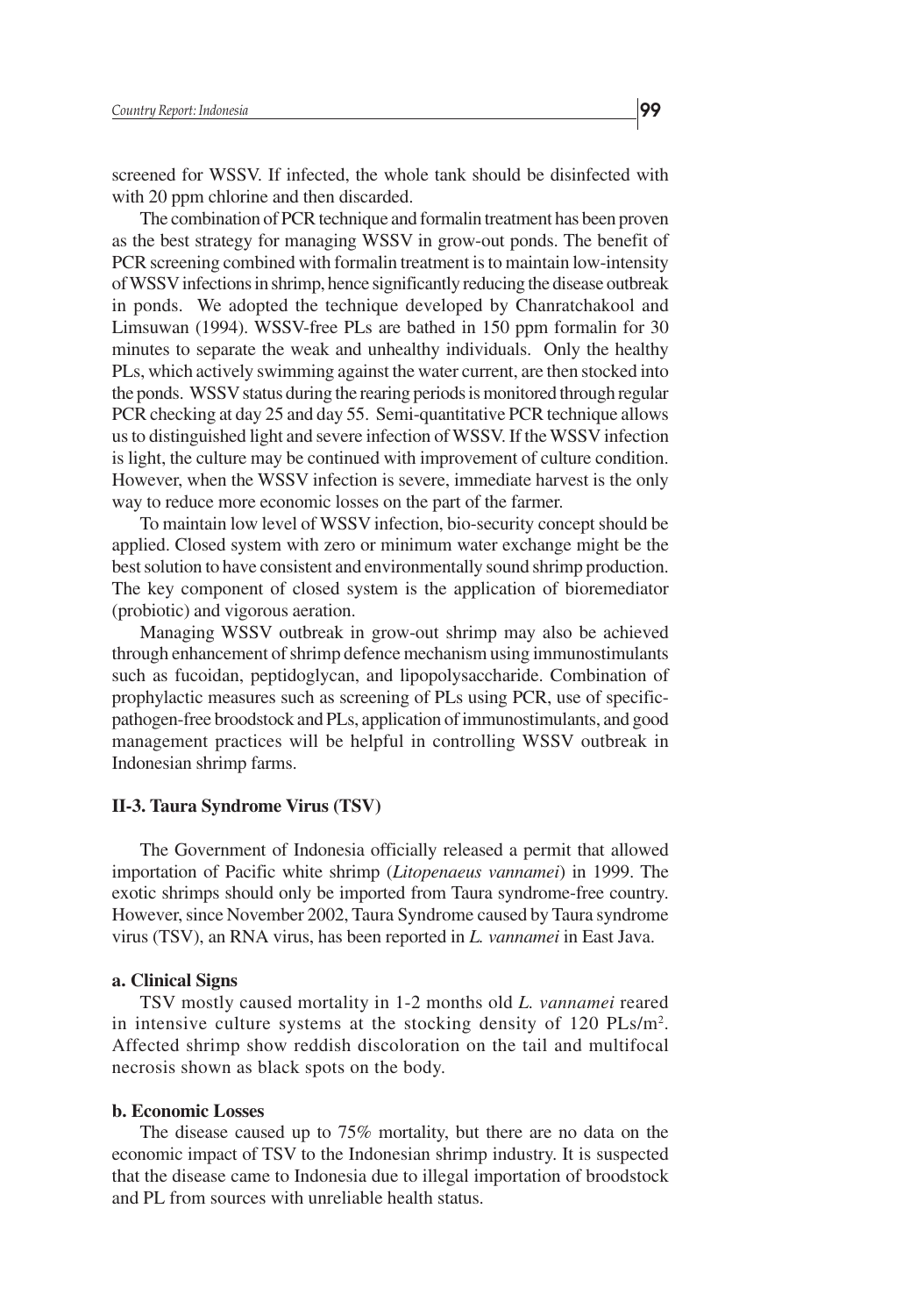#### **c. Epidemiology and Geographic Distribution**

In response to Dr. Lightner's letter dated 4 November 2002 to the OIE pertaining to the 'confirmation of TSV in Indonesia', the Government of Indonesia conducted active surveillance in the islands of Java (East, Central and West Java) and Sumatera (Lampung province). TSV was first reported to occur in *L. vannamei* in 2002. Despite active surveillance in *L. vannamei*, TSV infection was not found in West Java and Banten provinces. However, most *L. vannamei* originating from East Java (Banyuwangi, Situbondo, Pasuruan, Bangil, Sidoarjo, Malang) were TSV positive. It is suspected that TSV first occurred in Banyuwangi and Situbondo before it spread to other districts in East Java through movement of infected post larvae. Banyuwangi and Situbondo are important production centers for *P. monodon* and *L. vannamei*, producing both PLs and marketable shrimps. Samples of *P. monodon* originating from Brebes (Central Java), Situbondo (East Java) and Bali islands were also PCR positive for TSV. The virus has also been found in *L. vannamei* from Maros (Sulawesi Islands) and Sumbawa Islands.

#### **d. Diagnostic Methods**

Capability to diagnose shrimp viruses at all levels of diagnosis (Level I, II or III) is available in the country. However, PCR technique using both commercial kits and primers based on the OIE Manual were used as confirmatory diagnosis for the disease.

#### **e. Prevention and Control Methods**

To prevent the introduction of TSV to their farms, most of shrimp farmers use specific-pathogen-free (SPF) and specific-pathogen-resistant (SPR) postlarvae, which are imported from Hawaii and Florida. The shrimp are then cultured in ponds that strictly apply bio-secure concepts similar with those for prevention of WSSV.

## **II-4. Significant and Emerging Viral Diseases of** *Macrobrachium rosenbergii*

No significant emerging viral disease of freshwater prawn has been recorded. This may be due to lack of intensive research on diseases affecting freshwater prawn.

#### **III. Surveillance, Monitoring and Diagnosis of Diseases of Aquatic Animals**

#### **III-1. Responsible Facility and Personnel**

Since the Directorate General of Fisheries was promoted to become the Ministry of Marine Affairs and Fisheries in 2001, three principal institutions have been created with mandates related to fish health management including surveillance, monitoring and diagnosis. These institutions are the **Directorate for Fish Health and the Environment** (DFHE) under the Directorate General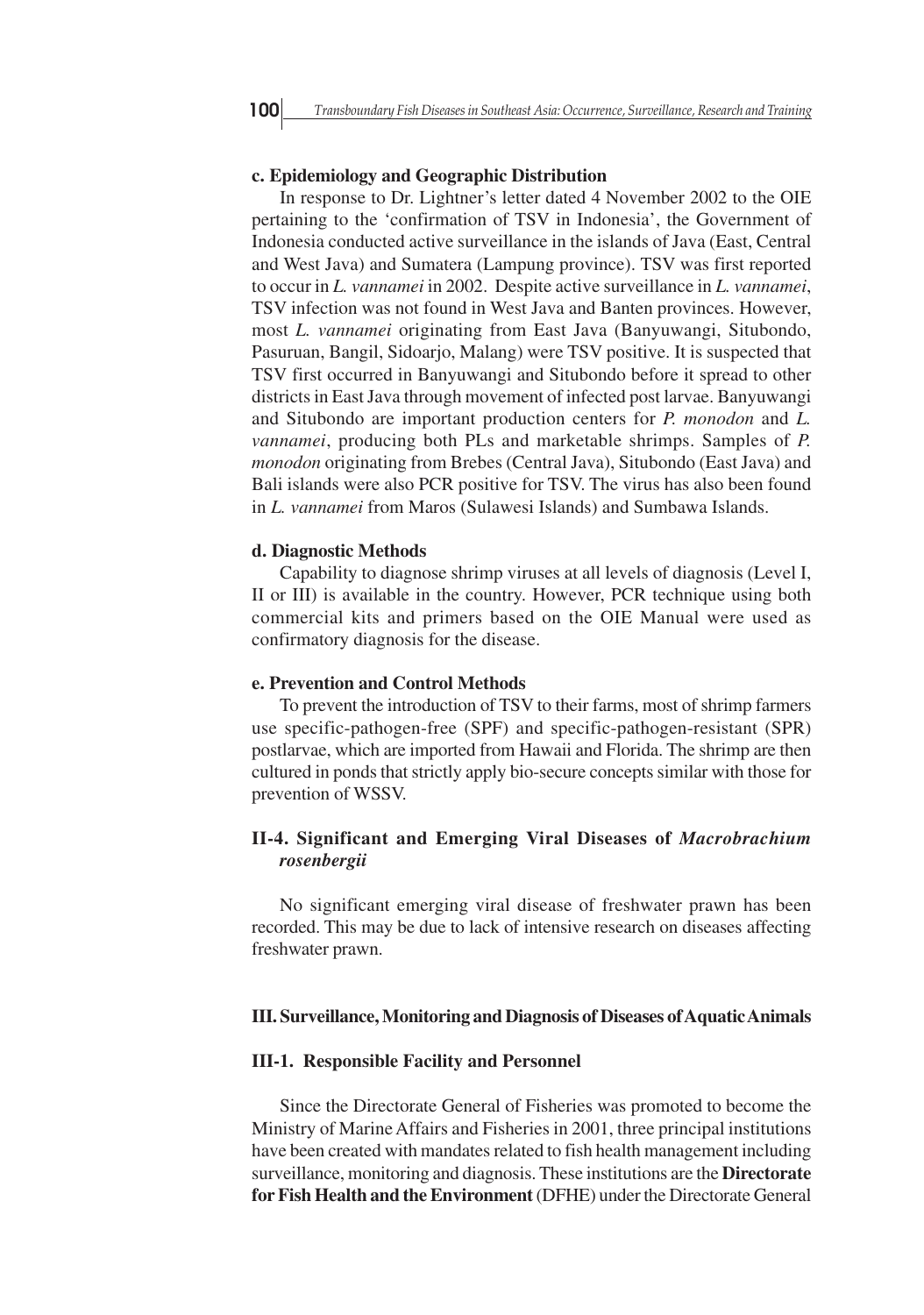for Aquaculture, the **Center for Fish Quarantine** (CFQ) under the Secretariat General, and the **Central Research Institute for Aquaculture** (CRIA) under the Agency for Marine and Fisheries Research (AMFR) (Appendix 1). Arthur (2003) advised that coordination and cooperation between the three principal government agencies involved in fish health management should be further developed and strengthened through interagency consultative and working groups (Appendix 2). There are also various commissions and committees, universities, professional associations, private sector representatives and other stakeholders who are concerned with the status of fish health management in the country.

## **III-2. Diagnostic Capabilities and Major Diseases of Aquatic Animals**

## **a. Fish Health Laboratories**

Although Indonesia has a long history of work on fish diseases, there is very limited expertise and laboratory facilities within the country (Appendix 3). Most laboratories in Indonesia fall under Level I and Level II categories, capable of conducting fish disease diagnosis based on clinical signs and observation of environmental changes (Level I), and microbiology and histopathology (Level II). Viral diseases are becoming increasingly important to Indonesian aquaculture, and the country currently has little expertise or facilities to conduct research in this area. Specifically, there is lack of laboratory facilities and expertise for fish virology. A national laboratory for fish virology is being set up. However, staff expertise needs to be further developed. Despite the constraints, research activities related to virology have been initiated at the Fish Health Research Laboratory in Jakarta, Gondol Research Station for Coastal Fisheries in Bali, and Brackishwater Aquaculture Development Centre in Jepara.

#### **b. Economically-Important Diseases of Aquatic Animals**

The 4 major economically-important diseases of aquatic animals in Indonesian aquaculture declared by the National Fish Health Commission (NFHC) are shown in Table 7.

|                | No. Name of Disease                 | <b>Affected animals</b>                                                                                   | <b>Level of Diagnosis</b> |
|----------------|-------------------------------------|-----------------------------------------------------------------------------------------------------------|---------------------------|
| 1              | White spot syndrome virus<br>(WSSV) | Penaeid shrimp                                                                                            | $III$ (PCR)               |
| $\overline{2}$ | Taura syndome virus (TSV)           | Mainly Pacific white shrimp<br>(Litopenaeus vannamei)                                                     | $III$ (PCR)               |
| 3              | Koi herpesvirus disease<br>(KHVD)   | Koi and common carp<br>(Cyprinus carpio)                                                                  | $III$ (PCR)               |
| $\overline{4}$ | Viral nervous necrosis (VNN)        | Groupers ( <i>Cromileptes altivelis</i><br>and <i>Epinephelus</i> spp.)<br>and seabass (Lates calcarifer) | $III$ (PCR)               |

**Table 7.** Four major economically-important diseases of aquatic animals in Indonesia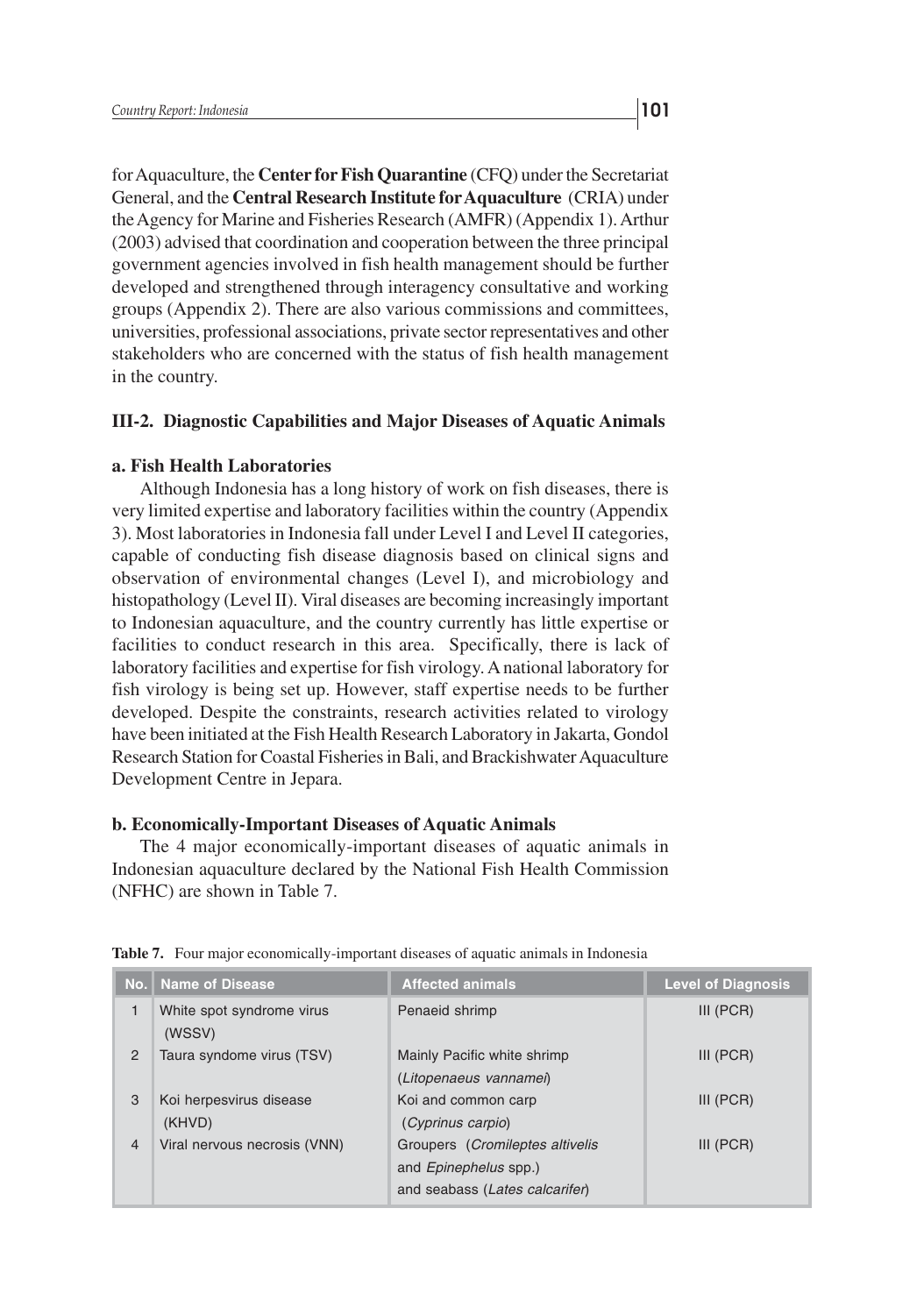#### **IV. Quarantine Services to Prevent Entry of Diseases of Aquatic Animals**

#### **IV-1. Responsible Agency and Personnel**

The Center for Fish Quarantine (CFQ) of the Ministry of Marine Affairs and Fisheries (MMAF) located in Jakarta manages fish quarantine in Indonesia. The Director of the Centre is under the supervision of the Secretary General of MMAF. The Director of the center supervises 41 Fish Quarantine Implementing Units consisting of 2 Fish Quarantine Regional Offices, 12 Fish Quarantine Stations and 27 Fish Quarantine Sub-Stations that are located all over the country.

## **IV-2. Procedure/Requirements for Imported/Arriving Live Fish/ Crustaceans at Port of Entry**

According to the regulations on importation of fish, all importation of live fish, dead fish, and fish product is subject to the following conditions:

- a. Importation must be made through designated points of entry;
- b. It should be accompanied by a Fish Health Certificate; and
- c. It should be notified and submitted to a Fish Quarantine Inspector upon arrival of the consignment.

In addition to the conditions mentioned above, importation of live fish must be covered by an Import Permit, which may require additional conditions for the said importation. The additional conditions will be determined on case-by-case basis by the Director General of Fish Culture depending on the risk involved.

#### **a. Import Permit**

The application for import permit shall be made in writing to the Director General of Fish Culture prior to importation of the fish. Copies of the application shall be sent to the Center for Fish Quarantine. Any applicant who has obtained a fish import permit shall contact the Center for Fish Quarantine so that technical requirements for proper handling of the imported fish during the quarantine period can be prepared.

## **b. Quarantine Actions**

#### *1. Inspection*

a) Inspection of documents

Inspection of documents is performed to determine the presence of required documents, such as import permit and Fish Health Certificate. If the required documents are present, the consignment is subjected to health inspection.

b) Inspection of consignment

When the required documents are fulfilled, the inspection of consignment is performed to detect the presence of quarantinable diseases. Inspection of consignment may be done on board or after it has been unloaded from the means of conveyance.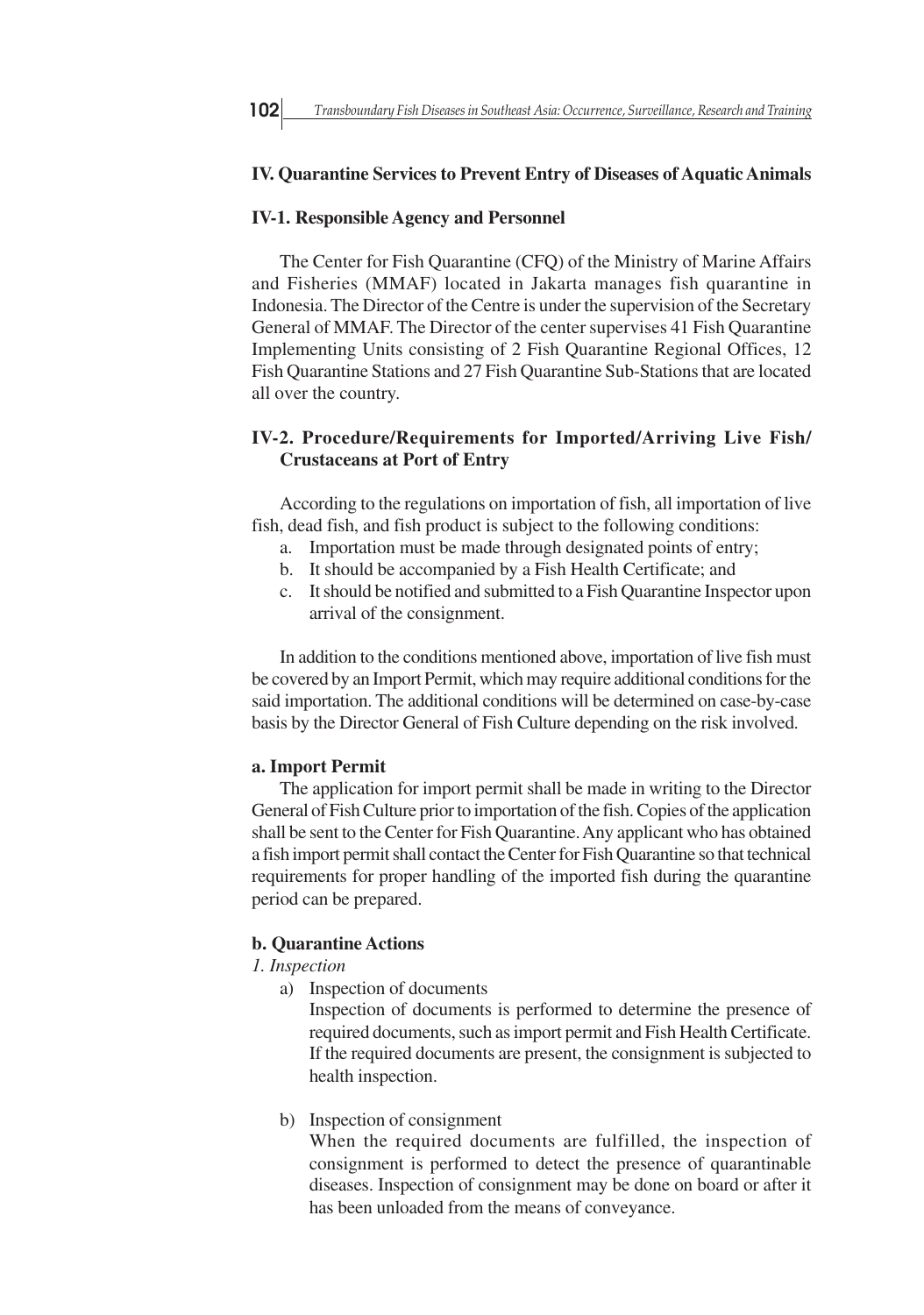## *2. Detention*

If after inspection it becomes evident that required documents have been fully complied with, carriers of pest and diseases may be detained for observation at a fish quarantine establishment.

#### *3. Isolation and Observation*

For further detection of certain quarantinable pests and diseases, which due to their nature, requires a definitely long period, special facilities, and controlled environmental conditions, carriers of pest and diseases that have been inspected may be isolated for observation. According to the MOA Decree No. 265 of 1990, isolation and observation in certain cases can be conducted at an approved private fish quarantine establishment.

#### *4. Treatment*

Treatment shall be performed if after observation it becomes evident that:

- a) The carrier is infested or infected, or suspected being infested by quarantinable pest and diseases, or
- b) The carrier is not free or suspected of being not free from quarantinable pest and diseases.

## *5. Refusal of Entry*

Carriers of quarantinable pest and diseases shall be refused entry if it becomes evident that:

- a) After inspection on board, the carrier is infested by certain quarantinable pest and diseases designated by the Government, or in a decaying condition or damage, or belong to species prohibited to be imported.
- b) The required quarantine documents have not yet been complied with, or
- c) After treatment on board, the carrier cannot be freed from inspection of quarantine pest and diseases.

## *6. Destruction*

Carriers of quarantinable pest and diseases shall be destroyed if it become evident that:

- a) After discharge from conveyance and subsequent inspection, the carrier is infested by quarantinable pest and diseases, or is in decaying condition, damage, or belong to those species prohibited to be imported.
- b) After refusal of entry, the carrier is not moved out (re-export) of the territory of the Republic of Indonesia by its owner within the stipulated period of time, or
- c) After observation in isolation, the carrier is not free from quarantinable pest and diseases, or
- d) After discharge from the conveyance and subsequent treatment, the carrier cannot be freed from quarantine pest and diseases.

#### *7. Release*

Carrier of quarantine pest and diseases shall be released if it becomes evident that: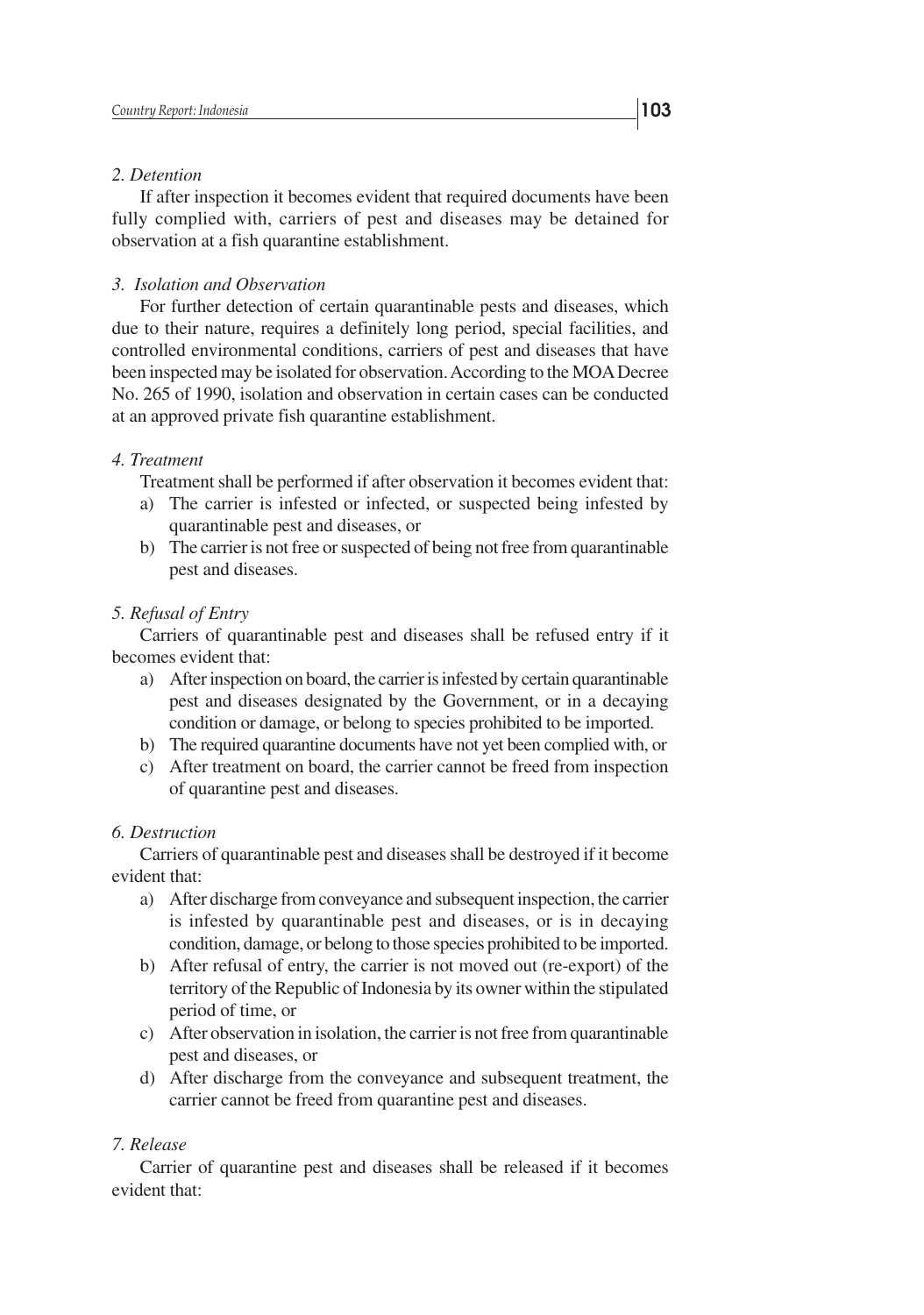- a) After inspection, the carrier is free from quarantinable pest and diseases, or
- b) After observation in isolation, the carrier is free from quarantinable pest and diseases, or
- c) After treatment, the carrier can be freed from quarantine pest and diseases, or
- d) After detention, the required documents have been fully complied with.

#### **c. Rules and Regulations**

Basic and fundamental to fish quarantine measures in Indonesia is Law No. 16 of 1992 concerning Animal, Fish and Plant Quarantine, which was published and came into effect on 8 June 1992. In general, with the issuance of this law, all regulations issued before it became invalid. However, all existing executive regulations, as long as they are not in contradiction with this law, remain in force pending the issuance of new executive regulations under this law. Furthermore, by the enaction of Government Regulation No. 15 of 2002 concerning Fish Quarantine, basic legal conditions required for the implementation of fish quarantine actions became stronger. Law No. 16 of 1992 and Government Regulation No. 15 of 2002 put into order, among others, basic provision on quarantine requirement, quarantine actions, quarantine area, kinds of pests and their carrier, places of entry and export, development of quarantine mindedness, investigation and penalty. As already mentioned earlier, existing executive regulations remain in force as long as they are not in contradiction with Law No. 16 of 1992. A comprehensive list of legislations related to fish quarantine and legislation, and on the restriction of movement of certain fish species are in Appendix 4 and 5, respectively.

#### **d. Facilities, Standard Methods and Manpower**

Diagnostic methods for aquatic animal diseases that have already been set up and recommended by the OIE will be adopted. By using that method, accurate results will be achieved and the risk on the introduction of dangerous pathogens can be mitigated or eliminated. Most developed countries have already set up complex conditions and requirements that should be met by their trading partners. To fulfill those requirements, countries need to develop capability to adopt the standard and code recommended by the OIE, such as setting up of facilities and laboratories for fish disease diagnosis. On the other hand, there is also a need to improve fish health status by upgrading culture methods and sanitation system in fish production facilities.

As already mentioned, standards and codes on aquatic animal health recommended by the OIE have to be adopted by WTO member countries. The Government of Indonesia is aware that technical capability of quarantine inspectors on virus detection is very limited. It is, therefore, recommended that ASEAN will organize a training in order to strengthen capability in protecting the region from introduced viral diseases of common concern. Recognizing this situation, Indonesia recently conducted trainings on disease diagnostics using histopathology and PCR technology. These trainings were conducted in collaboration with universities and research institutes. Standardized training on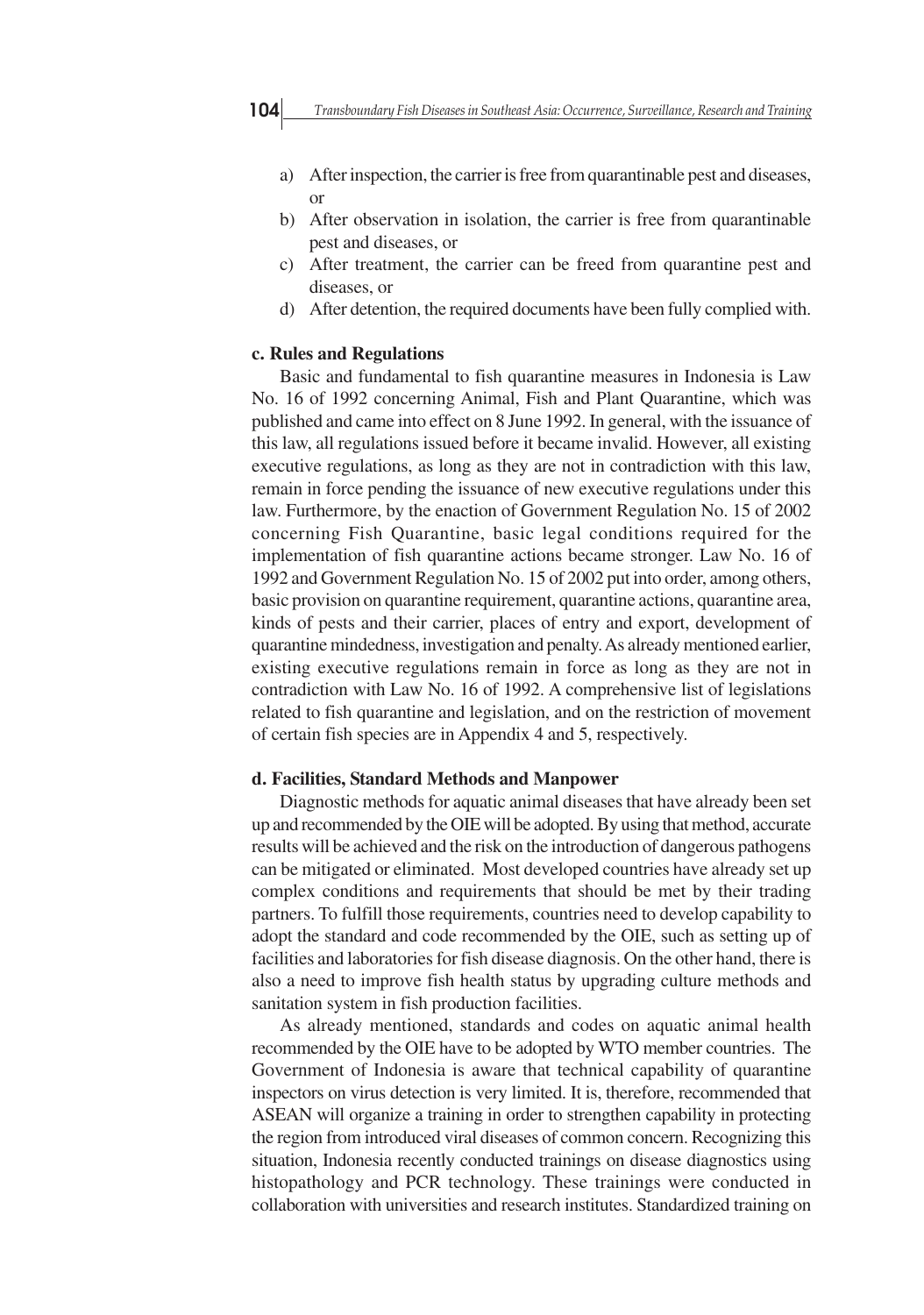aquatic animal diseases organized by the ASEAN will be more effective to properly improve technical capability of fish quarantine inspectors in the region.

## **IV-3. List of Quarantinable/Notifiable Fish/Crustacean Diseases in Indonesia**

Based on Ministerial Decree No. 17/2003, there are 51 quarantinable fish diseases in Indonesia. Of these, 18 are viral, 11 bacterial, 5 mycotic and 17 are parasitic diseases.

- *A. Viral Diseases*
	- 1. Channel catfish virus disease (CCVD)
	- 2. Spring viraemia of carp (SVC) & Swimbladder inflammation (SBI)
	- 3. Infectious pancreatic necrosis (IPN)
	- 4. Infectious haematopoetic necrosis (IHN)
	- 5. Lymphocystis
	- 6. Infectious hypodermal and haematopoetic necrosis virus (IHHNV)
	- 7. Baculovirus penaei (BP)
	- 8. Monodon baculovirus (MBV)
	- 9. Baculovirus midgut gland necrosis (BMGN)
	- 10. Yellow head disease (YHD)
	- 11. Hepatopancreatic parvovirus (HPV)
	- 12. Taura syndrome virus (TSV)
	- 13. White spot syndrome virus (WSSV)
	- 14. Golden eye disease (GED) or Sleepy grouper disease (SGD)
	- 15. Lymphoidal parvovirus
	- 16. Type C baculovirus (TCBV)
	- 17. Viral nervous necrosis (VNN)
	- 18. Epithelioma papillosum (*Herpesvirus cyprini*)

## *B. Bacterial Diseases*

- 1. Furunculosis (*Aeromonas salmonocida*)
- 2. Bacterial kidney disease (BKD) (*Renibacterium salmoninarum*)
- 3. Fish mycobacteriosis (*Mycobacterium marinum, M. fortuitum, M. chelonei*)
- 4. Nocardiosis (*Nocardia* sp.)
- 5. Edwarsiellosis (*Edwardsiella tarda*)
- 6. Enteric septicaemia of catfish (*Edwardsiella ictaluri*)
- 7. Streptococcosis (*Streptococcus* sp.)
- 8. Pasteurellosis (*Pasteurella piscicida*)
- 9. Enteritic red mouth disease (*Yersinia ruckeri*)
- 10. Gaffkemia (*Aeromonas invadans* var. *homari*)
- 11. Red spot disease (*Pseudomonas anguilliseptica*)
- *C. Mycotic Diseases*
	- 1. Sand paper disease/Swinging disease/Ichthyoporosis (*Ichthyophonus hofferi*)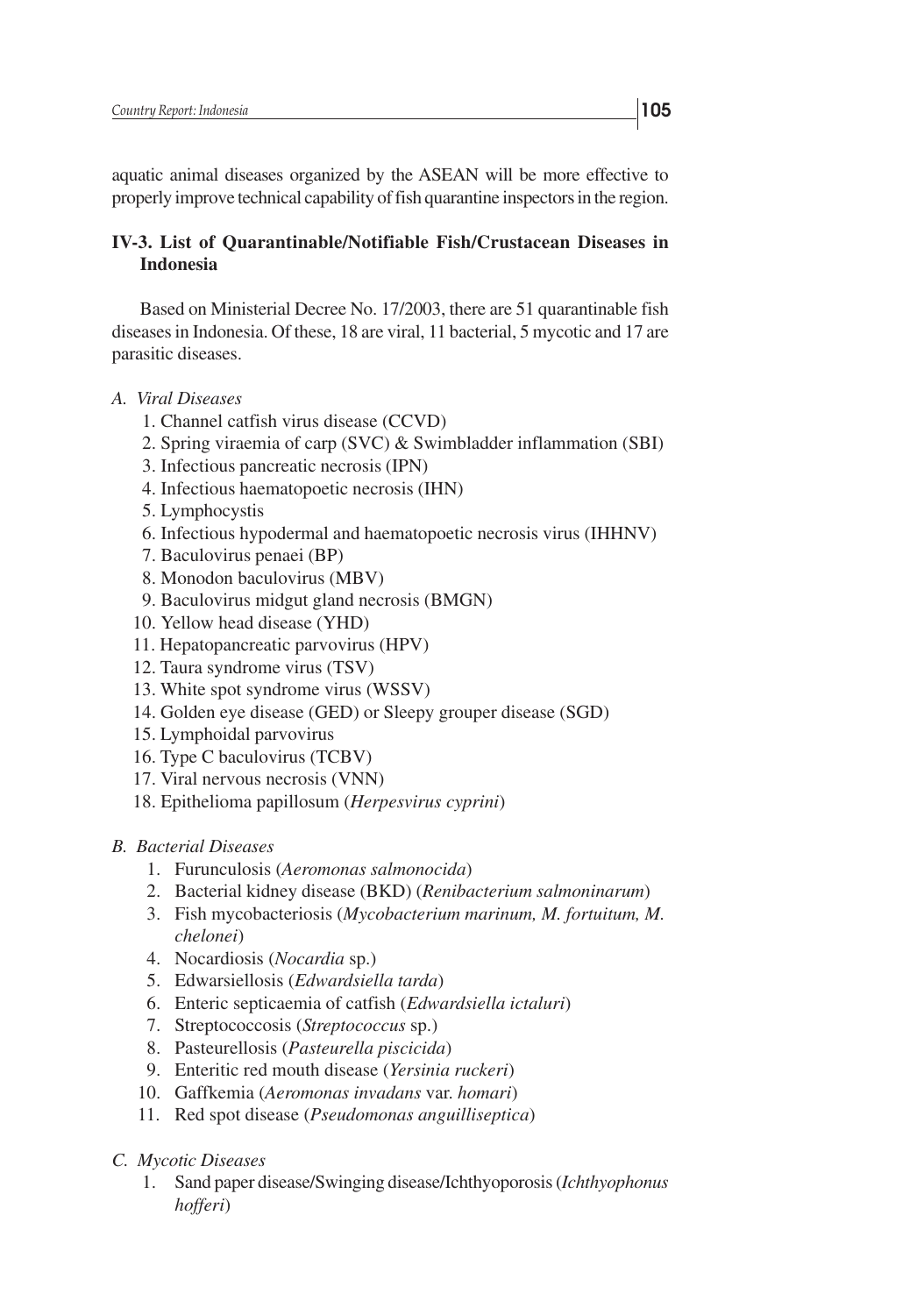- 
- 2. Branchiomycosis (*Branchiomyces sanguinis*)
- 3. Branchiomycosis (*Branchiomyces demigrane*)
- 4. Aphanomycosis (*Aphanomyces astaci*)
- 5. Epizootic ulcerative syndrome (*Aphanomyces invadans*)

## *D. Parasitic Diseases*

- 1. Whirling disease (*Myxobolus/Myxosoma cerebralis*)
- 2. Pleistophorosis (*Pleisthopora hyphessobrycon*)
- 3. Pleistophorosis (*Pleisthopora anguillarum*)
- 4. Ceratomyxosis (*Ceratomyxa shasta*)
- 5. Henneguyan disease (*Henneguya exiilis*)
- 6. Cotton shrimp disease (*Thelohania duorara*)
- 7. Cotton shrimp disease (*Thelohania penaei*)
- 8. Bonamiosis (*Bonamia ostreae*)
- 9. Haplosporidiosis (*Haplosporidium nelsonii*)
- 10. Haplosporidiosis (*Haplosporidium costale*)
- 11. Marteilosis (*Marteilia refrigens*)
- 12. Marteilosis (*Marteilia sydneyii*)
- 13. Perkinsiosis (*Perkinsus marinus*)
- 14. Ergasiliosis (*Ergasilus sieboldi*)
- 15. White tumor in siam catfish (*Nosema* sp.)
- 16. Lytoceatosis (*Lytoceatus parvulus*)
- 17. Paragonimiasis (*Paragonimus pulmonalis*)

## **V. Research and Training of Fish Health Staff for Quarantine, Diagnosis, and Surveillance of Diseases of Aquatic Animals**

Current research activities are mainly focused on the four major fish diseases: WSSV, TSV, VNN and KHV and conducted at the Fish Health Research Laboratory, Research Institute for Freshwater Fisheries in Bogor, West Java. Research is also going on at the Research Institute for Brackiswater Fisheries in Maros, South Sulawesi and at the Research Institute for Coastal Fisheries in Gondol, Bali.

There are also various implementing units under Directorate General of Aquaculture where research is conducted to some extent. These are the:

- 1. Brackishwater Aquaculture Development Centre (BBBAP, Jepara)
- 2. Brackishwater Aquaculture Development Centre (BBAP, Situbondo)
- 3. Marine Aquaculture Development Centre (BBL, Lampung)
- 4. Freshwater Aquaculture Development Centre (BBAT, Sukabumi)
- 5. Freshwater Aquaculture Development Centre (BBAT, Jambi)
- 6. Brackishwater Aquaculture Development Centre (BBAP, Takalar)
- 7. Marine Aquaculture Development Centre (LBL, Batam)
- 8. Marine Aquaculture Development Centre (LBL, Ujung Bate)
- 9. Marine Aquaculture Development Centre (LBL, Lombok)
- 10. Freshwater Aquaculture Development Centre (LBAT, Mandiangin)
- 11. Marine Aquaculture Development Centre (LBL, Ambon)
- 12. Freshwater Aquaculture Development Centre (LBAT, Tatelu)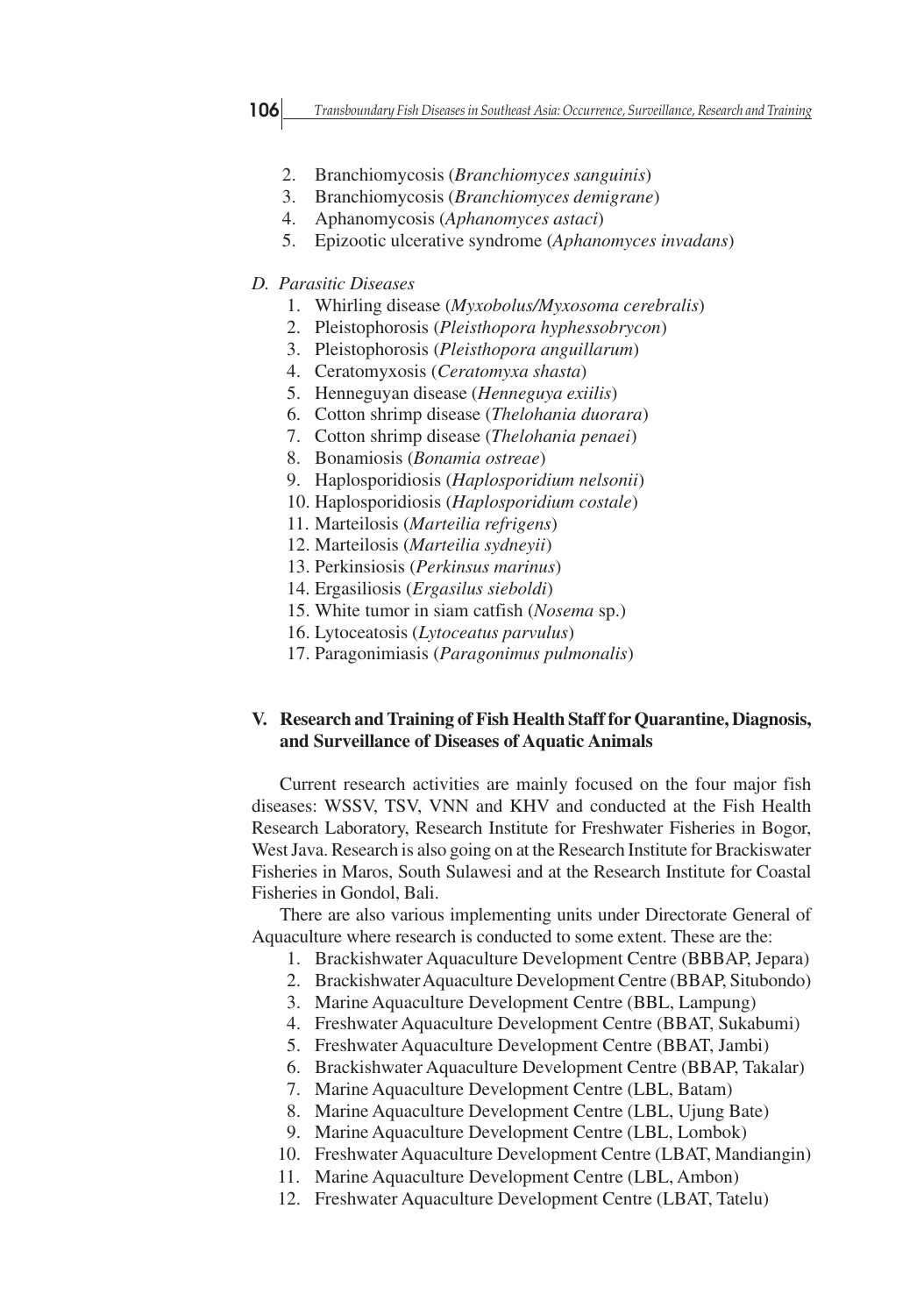In addition, there are other implementing units under the Provincial Fisheries Service:

- 13. Marine and Brackishwater Aquaculture Development Centre (UPBAPL Karawang, West Java)
- 14. Brackishwater Aquaculture Development Centre (UPBAP Bangil, East Java)
- 15. Brackishwater Aquaculture Development Centre (BBAP Pangkep, South Sulawesi)

University-based research is being conducted at:

- 16. Faculty of Veterinary Medicine, Bogor Agricultural University, West Java
- 17. Faculty of Fisheries, Bogor Agricultural University, West Java
- 18. Faculty of Fisheries, Diponegoro University, Central Java
- 19. Faculty of Fisheries, Gajah Mada University, Jogjakarta
- 20. Faculty of Fisheries, Airlangga University, East Java
- 21. Faculty of Fisheries, Brawijaya University, East Java

As for training, the courses that provide necessary skills to conduct quarantine, diagnosis and inspection of aquatic animals include the following:

- 1. Basic training on fish health management
- 2. Advanced training on fish health management, including parasitology, mycology, bacteriology, histopathology, immunology and molecular biology
- 3. Use of rapid diagnostic techniques
- 4. PCR methodology
- 5. Fish medicine

For surveillance activities, the skills required are more advanced since the activity entails more expertise and training in the following aspects are necessary:

- 1. Histopathology (long term training)
- 2. Epidemiology (short and long term training)
- 3. Virology (short and long term training)
- 4. Rapid diagnostics
- 5. Developing program on surveillance and monitoring

#### **References**

- Arthur JR. 2003. Fish Health Management for Indonesia. A consultancy report of Project TCP/INS/2905 (A): Health Management in Freshwater Aquaculture. FAO, Rome, 25 p.
- Bastiawan D, Taukhid, Rukyani A. 1997. Culture and specimen preservation techniques of mycotic disease group. Paper presented in a Seminar on Evaluation of Fish Quarantine Diseases, Cipanas, West Java. 9 p.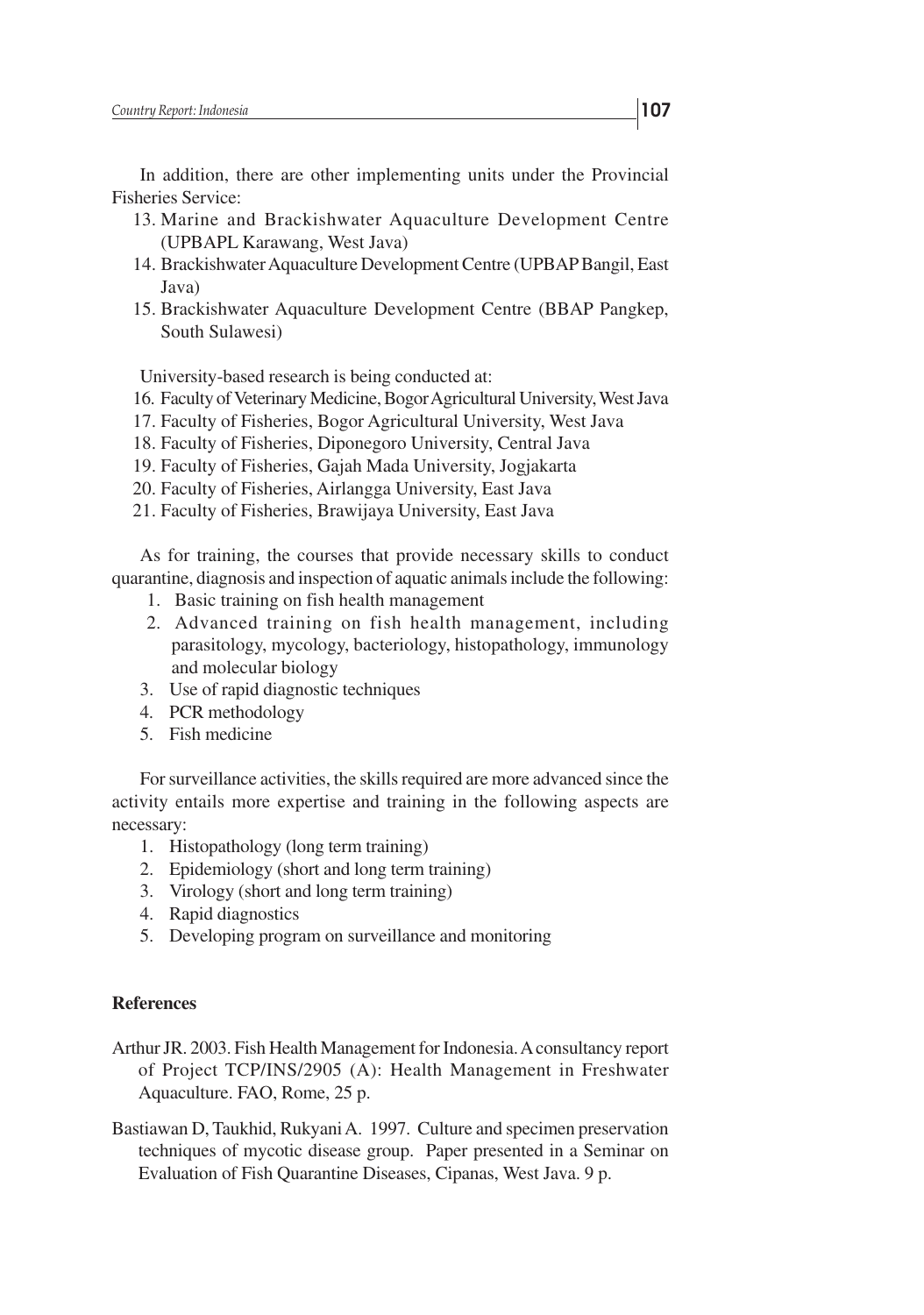- Callinan RB, Paclibare JO, Reantaso MB, Lumanlan-Mayo SC, Fraser GC, Sammut J. 1995. EUS outbreaks in estuarine fish in Australia and the Philippines: Association with acid sulfate soils, rainfall, and *Aphanomyces*, p. 291-298. *In*: Shariff M, Arthur JR and Subasinghe RP (eds). Diseases in Asian Aquaculture II. Fish Health Section, Asian Fisheries Society, Manila, Philippines.
- Cameron A. 2003. Report of International Consultant in Epidemiology. Health Management in Freshwater Aquaculture. TCP/INS/2905(A). FAO, Rome, 25 p.
- Chanratchakool P, Limsuwan C. 1998. Application of PCR and formalin treatment to prevent white spot disease in shrimp, p. 287-290. *In*: Flegel TW (ed) Advances in Shrimp Biotechnology. National Centre for Genetic Engineering and Biotechnology, Bangkok.
- Directorate General for Aquaculture (DGA). 2003. Indonesian Aquaculture Statistics. Directorate General for Aquaculture. Jakarta. 127 p.
- Djajadiredja R, Panjaitan TH, Rukyani A, Sarono A, Satyani D, Supriyadi H. 1983. Country Report. Indonesia, p. 19-30. *In*: FB Davy and A Chouinard (eds.) Fish Quarantine and Fish Diseases in Southeast Asia. Report of a Workshop held in Jakarta, Indonesia, 7-10 December 1982. International Development Research Centre of Canada (IDRC-210e) Ottawa, Canada, 72 p.
- Gilad SO, Yun S, Andree KB, Adkison MA, Zlotkin A, Bercovier H, Eldar A, Hedrick RP. 2002. Initial characteristics of koi herpesvirus and development of a polymerase chain reaction assay to detect the virus in koi, *Cyprinus carpio koi*. Dis. Aquat. Org. 48: 101-108.
- Gray WL, Mullis L, LaPatra SE, Groff JM, Goodwin A. 2002. Detection of koi herpesvirus DNA in tissues of infected fish. J. Fish Dis. 25: 171-178.
- Hadie LE, Hadie W, Hikmayani Y, Gunadi B, Wakhid A. 2001. Opportunity and prospect of freshwater shrimp (*Macrobrachium rosenbergii*) culture. Paper presented in 'Release of new strain and business meeting of freshwater shrimp', 24 July 2002, West Java, Indonesia. 20 p. (in Indonesian).
- Mangunwiryo H. 1997. Country Paper: Indonesia, p. 51-64. *In*: Humphrey J, Arthur JR, Subasinghe RP and Phillips MJ (eds). Aquatic Animal Quarantine and Health Certification in Asia, FAO Fisheries Technical Paper No. 373.
- Owens L. 1994. Sleepy grouper disease in Indonesia. A report prepared by the Department of Biomedical and Tropical Veterinary Sciences, James Cook University of North Queensland, Townsville, Australia.
- Rukyani A. 2001. Control strategy of viral diseases in grouper culture, p. 27- 34. *In*: Sudradjat A, Heruwati ES, Poernomo A, Rukyani A, Widodo J, Danakusumah E (eds). Proceedings of the Marine Culture Technology and Development of Sea Farming in Indonesia (in Indonesian).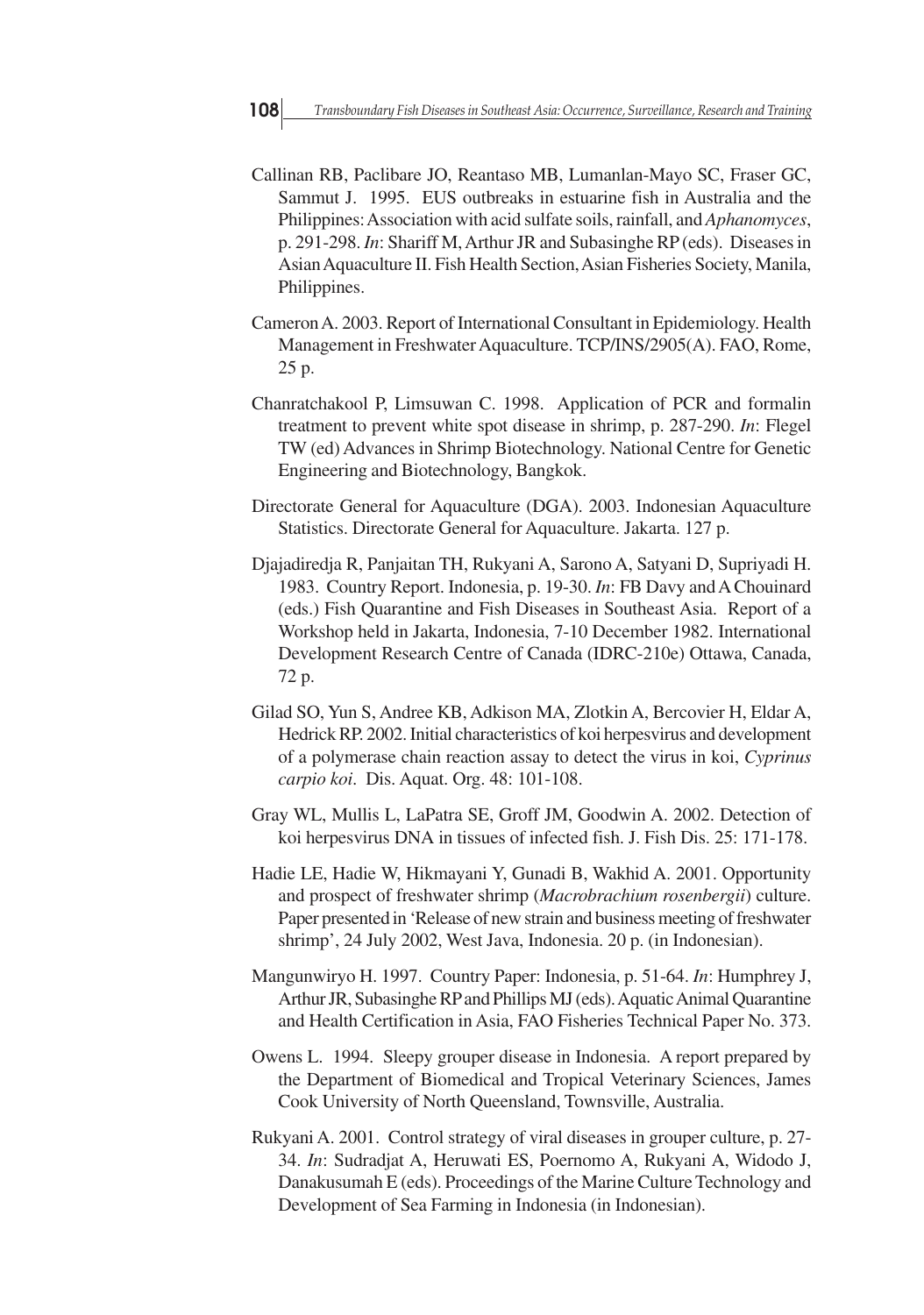- Rukyani A. 1993. The status of aquaculture and fish disease problems in Indonesia. Paper presented at the International Workshop and Training Course on Quick Diagnostic Methods and Bio-ecological Control of Fish and Shrimp Diseases. 29 July-7 August 1993, Vietnam.
- Rukyani A. 1994. Yellow head disease in shrimp. Trubus, March, 1994. p. 293 (in Indonesian).
- Rukyani A. 2002. Koi Herpesvirus in Indonesia. Report of KHV epidemic to OIE by the Directorate of Fish Health and Environment, DGA, Jakarta.
- Rukyani A, Sunarto A. 1998. Non-specific pathogen resistant (NsPR) *Penaeus monodon*: a complementary SPF broodstock development. Paper presented in the Workshop on the Development of *Penaeus monodon* Disease Free Broodstock in ASEAN Country held on 23-24 March, Jakarta, Indonesia. 15 p.
- Sachlan M. 1952. Notes on parasites of freshwater fishes in Indonesia. Central Inland Fisheries Research Station 2:1-59.
- Sugama K. 2003. Culture status of introduced shrimp and the prospects for its development in freshwater ponds. Warta Perikanan p.19-22 (in Indonesian).
- Sunarto A. 1995. Watch out for white spot disease in shrimp. INFOVET, April 1995, p.30-31 (in Indonesian with abstract in English).
- Sunarto A, Taukhid, Rukyani A, Koesharyani I, Supriyadi H, Huminto H, Agungpriyono DR, Pasaribu FH, Widodo, Herdikiawan D, Rukmono D. 2002. Field investigations on a serious disease outbreak among koi and common carp (*Cyprinus carpio*) in Indonesia. Paper presented in the 5th Symposium on Diseases in Asian Aquaculture, 24-28 November 2002, Gold Cost, Australia.
- Surahmat and Suparno. 1995. What is Pest Risk Analysis (PRA). Paper presented at the Seminar on Fish Quarantine held on 24-26 January 1995 at the Center for Agricultural Quarantine, Jakarta, Indonesia.
- Sutanto H. 2003. Koi. PT Penebar Swadaya. p.78.
- Zafran and Yuasa K. 1999. History of VNN disease in Indonesia. Lolitkanta News Letter, 15: 3-4 (in Indonesian).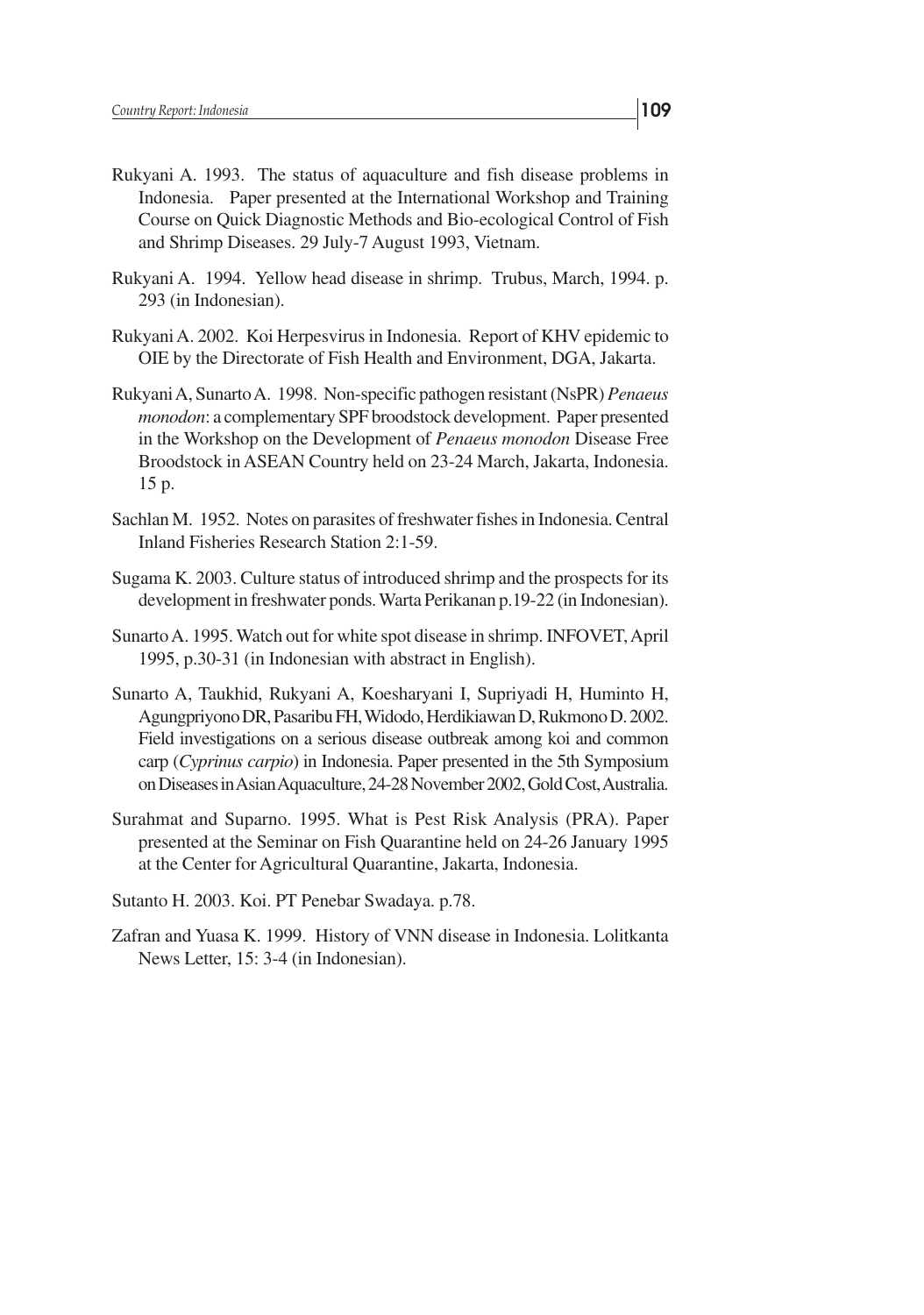Appendix 1. Summary of Current Mandates of Governmental Departments and other Agencies Concerned with Fish Health Management (Arthur, 2003)

## **Ministry of Marine Affairs and Fisheries (MMAF)**

# *Directorate General for Aquaculture Directorate for Fish Health and the Environment*

- Develops policy and legislation related to fish quarantine (shared)
- Responsible for disease control and prevention in aquaculture
- Responsible for conducting import risk analysis (IRA)
- Controls introduction of fish into inland waters
- Responsible for disease monitoring and surveillance activities
- Submits reports on national disease status to FAO/NACA
- Responsible for extension activities for fish disease

## *National Commission on Introductions and Transfers (Proposed)*

Reports to the Director General for Aquaculture

## *Universities*

- Provide ad hoc diagnostic expertise and advice
- **Training**
- Applied research

## **Ministry of Trade**

• Concerned with fees for quarantine services

## **Ministry of Health**

• Concerns related to zoonotic diseases (i.e., those transmitted from aquatic animals and their products to man)

## **Ministry of Forestry**

- Enforces CITES
- Concerns about impacts of exotic diseases on biodiversity

## **National Commission on Fish Health (and other committees)**

- Reports to the Director General for Aquaculture
- Provides advice on fish health issues

## **Other Agencies with Related Concerns**

# **Research Agency for Marine Affairs and Fisheries**

# **Central Research Institute for Aquaculture**

• Conducts research on diseases of fish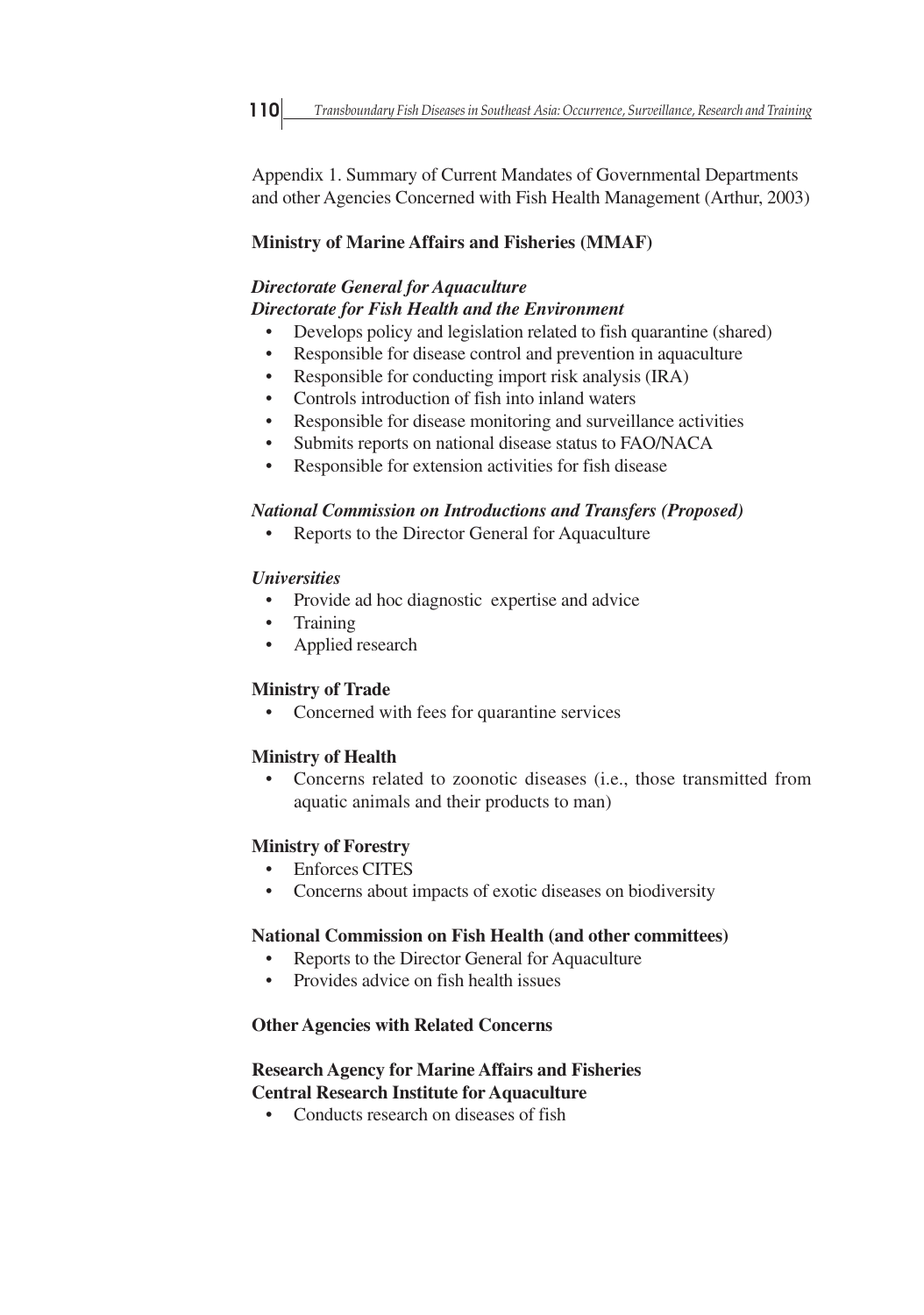## **Secretariat General**

## **Center for Fish Quarantine**

- Develops regulations, technical guidance and standards for fish quarantine
- Implements quarantine for both international and domestic movements of live fish, including: issuance of health certificates, border inspections, laboratory diagnostics, quarantine of shipments
- Develops technical cooperation with other institutions, both nationally and internationally

## **Bureau of Law**

- Evaluation of laws
- Stakeholder consultation process

## **Ministry of Agriculture**

#### **Chief Veterinary Officer**

• Official reporting to OIE (However, fish disease reporting is done by MMAF via FAO/NACA)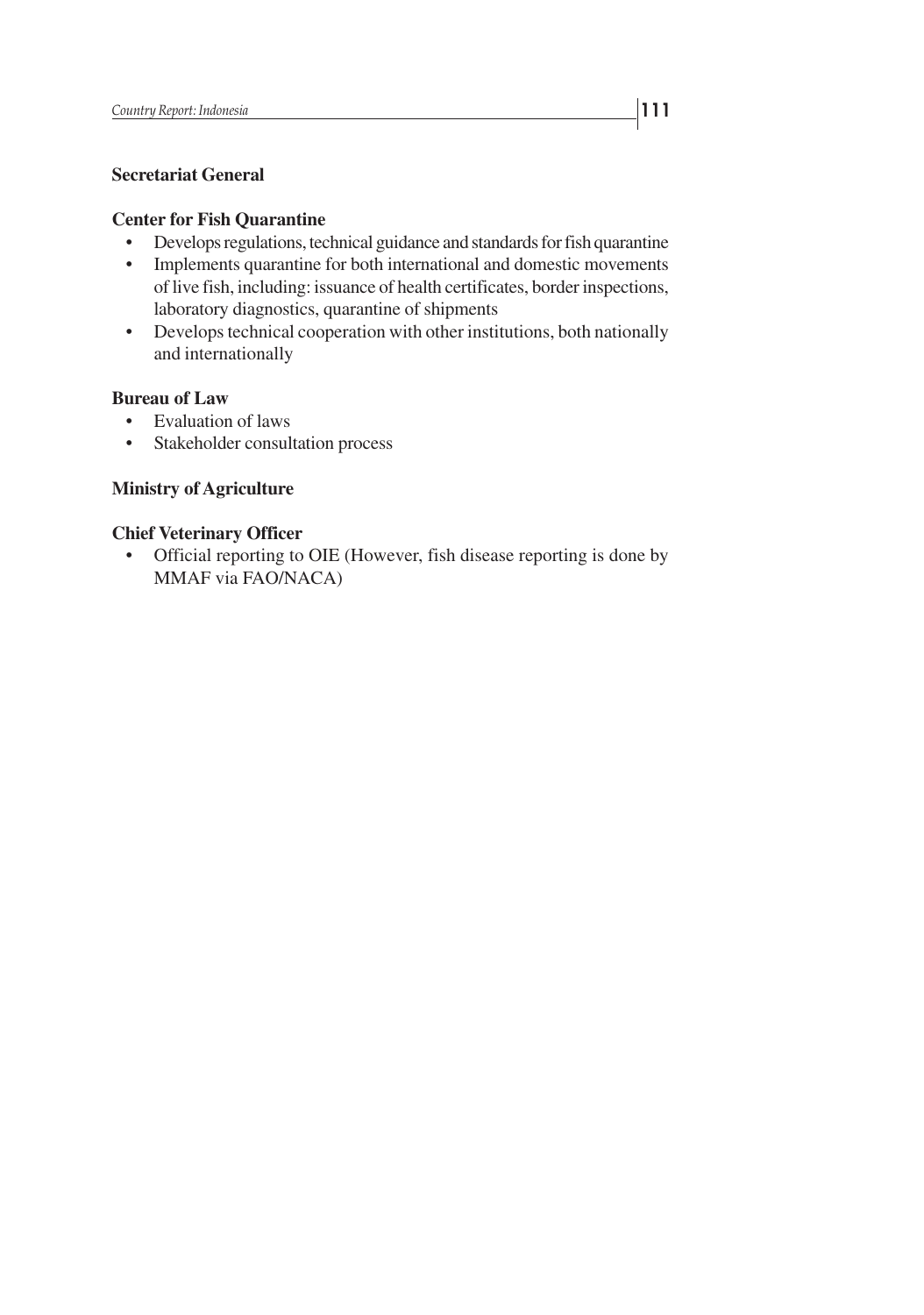Appendix 2. Interrelationships for Governmental Department and other Agencies Concerned with Fish Health Management (Arthur, 2003)

## **Ministry of Marine Affairs and Fisheries**

## **Secretariat General**

(6 agencies including quarantine) Research Agency for Marine Affairs and Fisheries Directorate General of Aquaculture

## **Center for Fish Quarantine**

## **National Fish Health Committee**

## **National Committee on Introductions & Transfers (Proposed) Five Sub-Directorates**

- Fish Disease Monitoring & Evaluation
- Fish Disease Control & Eradication
- Ouality Control & Fish Medicine Certification
- Environmental Monitoring & Evaluation
- Aquaculture Environmental Protection

## **Three Sub-Directorates**

- Technical Services
- Administration
- Program for Overseas Collaboration

## **Directorate for Fish Health & Environment**

## **Others with Potential Involvement**

- Universities (4 with fish health expertise)
- Private aquaculturists (farmer's organizations)
- Ornamental fish importers
- Sportsfishermen
- International agencies
- International experts/universities

## **Fish Quarantine Offices, Stations and Checkpoints**

- Fish Quarantine Regional Offices (2)
- Class I Fish Quarantine Stations (7)
- Class II Fish Quarantine Stations (5)
- Fish Quarantine Substations (27)
- Domestic Checkpoints (more than 300)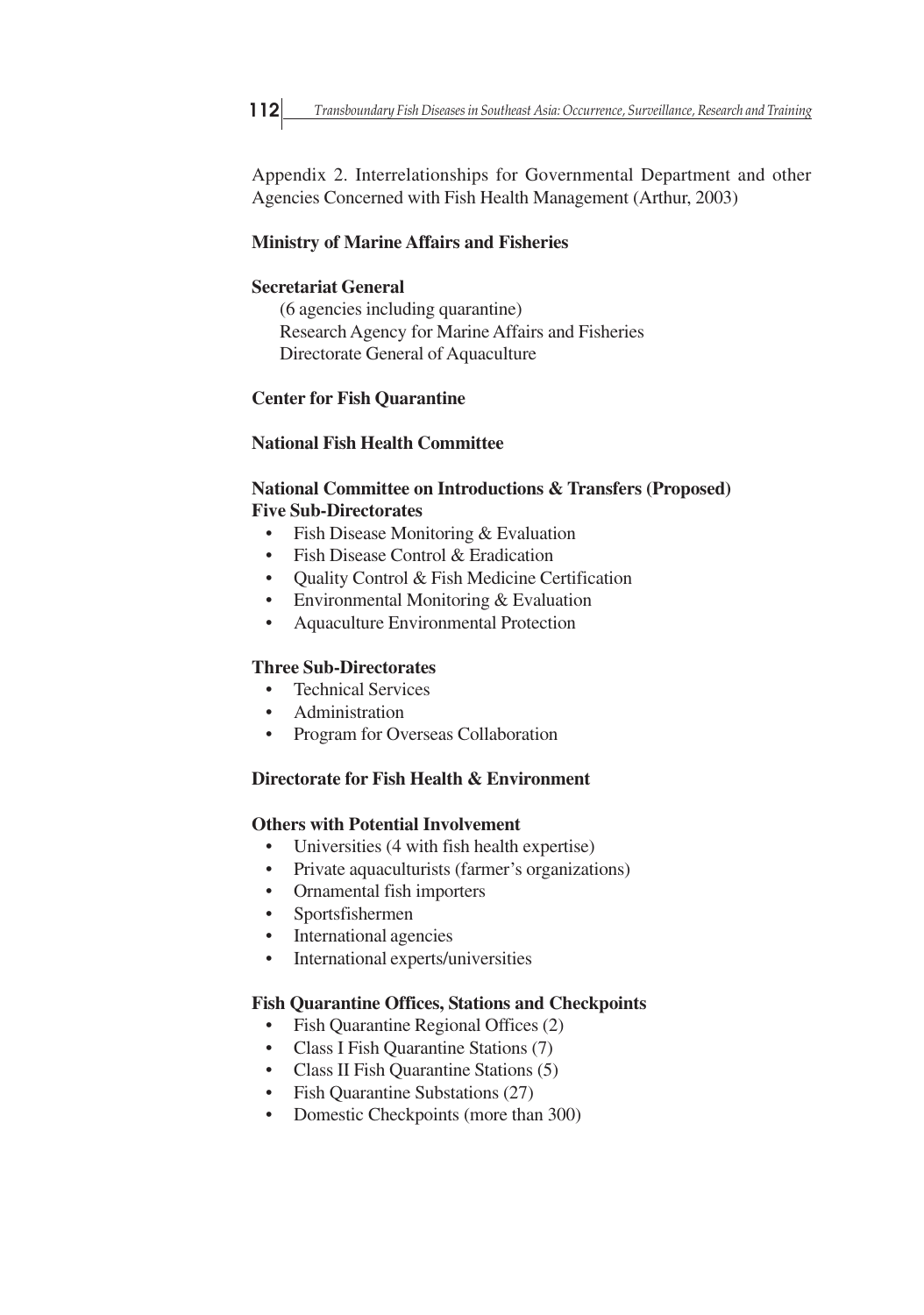## **Research Centers**

- Research Center for Aquaculture, Fish Health Research Laboratory
- Four other centers with no activities related to fish health (Marine Technology; Capture Fisheries; Marine Territory and Non-biotic Resources; Fish Processing; and Social Economics of Marine Affairs and Fisheries)

## **Other Agencies with Related Concerns (Liaison Required) :**

## **Ministry of Health**

• Concerns related to zoonotic disease

## **Ministry of Trade**

• Liaison concerning fees for quarantine services

## **Ministry of Health**

• Concerns related to zoonotic diseases

## **Ministry of Forestry**

• Protection of endangered species (CITES)

## **Ministry of Agriculture**

• Chief Veterinary Officer (OIE reporting)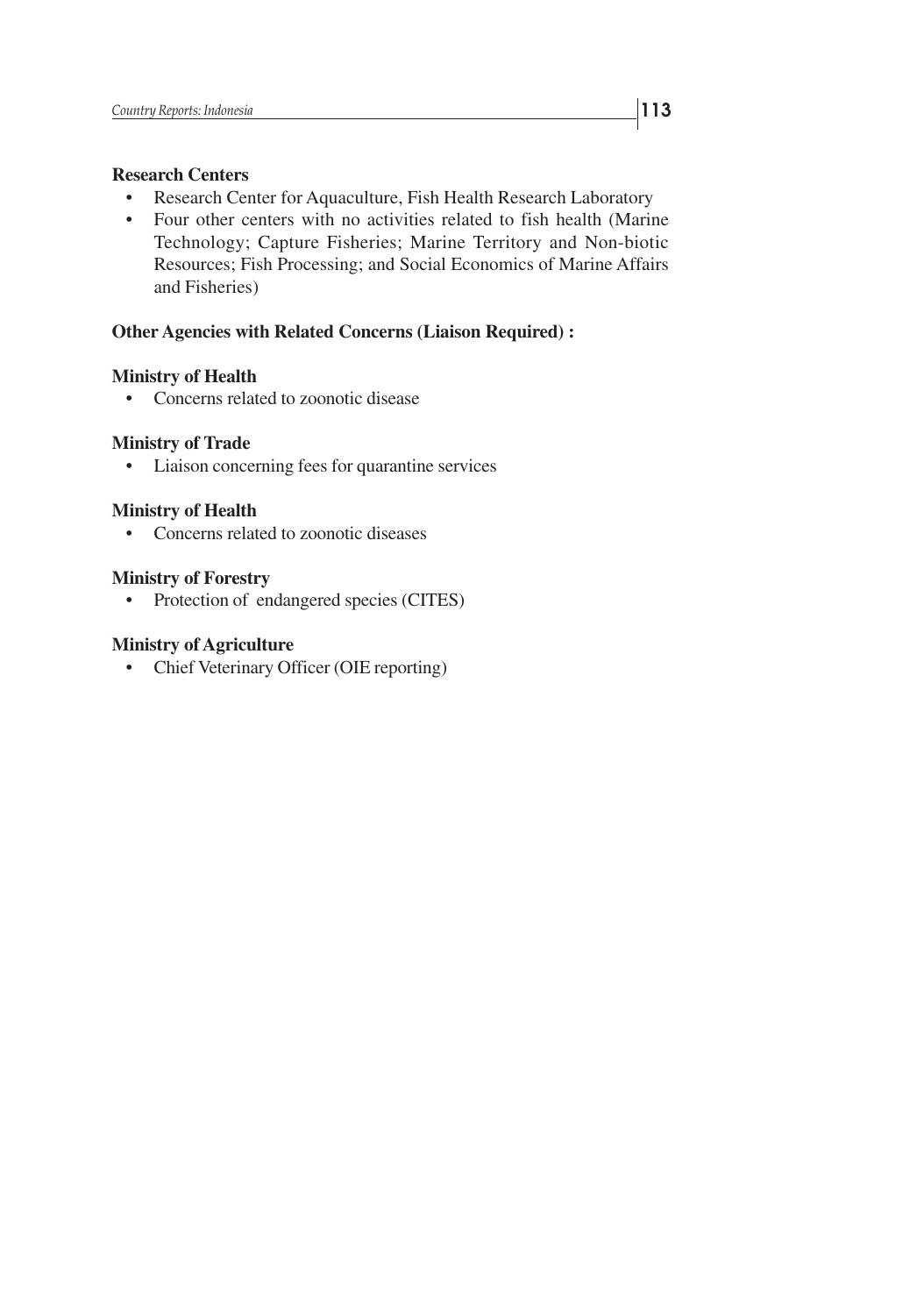| No.          | <b>Province</b>              | <b>Name of Laboratory</b><br>or Institution                   | <b>Contact Person</b>                 | <b>Diagnostic</b><br><b>Capability</b>                                           | <b>Address</b>                                                                                    | <b>Diagnostic</b><br><b>Level</b> |
|--------------|------------------------------|---------------------------------------------------------------|---------------------------------------|----------------------------------------------------------------------------------|---------------------------------------------------------------------------------------------------|-----------------------------------|
| $\mathbf{1}$ | Nangro<br>Aceh<br>Darussalam | Loka BAP Ujung Batee,<br>Banda Aceh<br>Pos Karantina Ikan ST  | Endah Sutanti<br>Dra. Erita           | Clinical signs,<br>parasitology,<br>bacteriology<br>Clinical signs,              | JL. Krueng Raya KM 16 PO<br>BOX 46 Banda Aceh Telp/<br>Fax (0651) 24686<br>JL. Cendana Utama No.7 | Level $1 + PCR$<br>Level 1        |
|              |                              | Iskandar Muda, Banda Aceh                                     |                                       | parasitology,<br>bacteriology                                                    | Jeulingke. Banda Aceh.<br>Telp.(0651) 53705                                                       |                                   |
| 2.           | Riau                         | Loka Budidaya Laut Batam                                      | Sri Agustati, S. Pi                   | Clinical signs,<br>parasitology,<br>bacteriology                                 | Jl. KHA. Dahlan Sekupang<br>PO BOX 60 Batam Telp.<br>(0778) 381042                                | Level $1 + PCR$                   |
|              |                              | <b>BBI Sentral Sei Tibun</b>                                  | Haerudin, A. Md                       | Clinical signs                                                                   | Jl. Bangkinang Km.43 Kab.<br>Kampar Telp.(0761) 22921-<br>34685 Fax. (0761) 23191                 | Level 1                           |
|              |                              | Pos Karantina Ikan Sultan<br>Syarif Kasim II, Pekan Baru      | Tatang                                | Clinical signs                                                                   | Gedung Terminal Sultan<br>Syarif Kasim II Telp.<br>(0761) 674626                                  | Level 1                           |
|              |                              | Pos Karantina Ikan Tanjung<br>Pinang                          | Ir. Elfahmi                           | Clinical signs,<br>parasitology,<br>bacteriology                                 | d/a Pos K. Tumbuhan<br>Pinang, Jl. Sumatera No.<br>163 Tanjung Pinang Telp.<br>(0771) 313316      | Level 1                           |
|              |                              | Pos Karantina Ikan Pangkal<br>Pinang (Bandara Depati<br>amir) | Ir. Hendri Novianto                   | Clinical signs,<br>parasitology,<br>bacteriology                                 | Jl. Koba Pangkal Baru Telp.<br>(0717) 434756                                                      | Level 1                           |
|              |                              | Universitas Riau Fakultas<br>Perikanan, Pekan Baru.           | Ir. Teten Suparmi, M.Sc               | Clinical signs,<br>parasitology,<br>bacteriology                                 | Jl. Raya Bangkinang,<br>Pekan Baru Telp. (0761)<br>63266                                          | Level 1                           |
|              |                              | Satuan Kerja Karantina Ikan<br>Pelabuhan Dumai                | Jhon Edward Reski<br>Paningotan, S.Pi | Clinical signs,<br>parasitology,<br>bacteriology                                 | Jl. Datuk Laksamana, Telp.<br>(0765) 438906                                                       | Level 1                           |
| 3.           | Sumatera<br>Utara            | Stasiun Karantina Ikan<br>Bandara Polonia, Medan.             | <b>Barita Sriwaty Aritonang</b>       | Clinical signs,<br>parasitology,<br>mycology,<br>bacteriology,<br>virology (PCR) | Jl. Padang Golf Polonia<br>Medan Telp/Fax (061)<br>4572181 Email: Fish-<br>Quarantine@Yahoo.com   | Level $1 + PCR$                   |
|              |                              | Dinas Perikanan Propinsi                                      | Ir. Erna Dewi                         | Clinical signs                                                                   | Jl. Sel Batu Gingging 6<br>Medan Telp. (061)<br>552881, 568819<br>Fax.21508                       | Level 1                           |
|              |                              | PT. Central Windu Sejati,<br>Medan.                           | Edi                                   | Clinical signs,<br>parasitology,<br>mycology,<br>bacteriology,<br>virology (PCR) | Desa Karang Gading,<br>Secanggang, Kab Langkat,<br>Telp. (061) 7867678                            | Level 1                           |
| 4.           | Sumatera<br><b>Barat</b>     | Stasiun Karantina Ikan<br>Tabing, Padang.                     | Ir. Nuraini Umrainita                 | Clinical signs                                                                   | Jl. Prof. Hamka Gd.<br>Terminal Bandara Tabing<br>Padang Telp. (0751)<br>57561                    | Level 1                           |
| 5            | Jambi                        | BBAT Seigelam, Jambi                                          | Edi Barkat Kholidin, S.Pi             | Clinical signs,<br>parasitology,<br>mycology,<br>bacteriology,<br>virology (PCR) | Jl. Jen.Sudirman No.16 C<br>The Tok, Kab. Muaro<br>Jambi Telp.(0741) 33508                        | Level $2 + PCR$                   |
|              |                              | <b>BBI Sentral Kerinci</b>                                    | Sukirman, A.Md                        | Clinical signs                                                                   | Jl. Desa Pendung Hilir, Kec.<br>Air Hangat Kab. Kerinci,<br>Telp (0748) 353038                    | Level 1                           |

# Appendix 3. List of fish health laboratories in Indonesia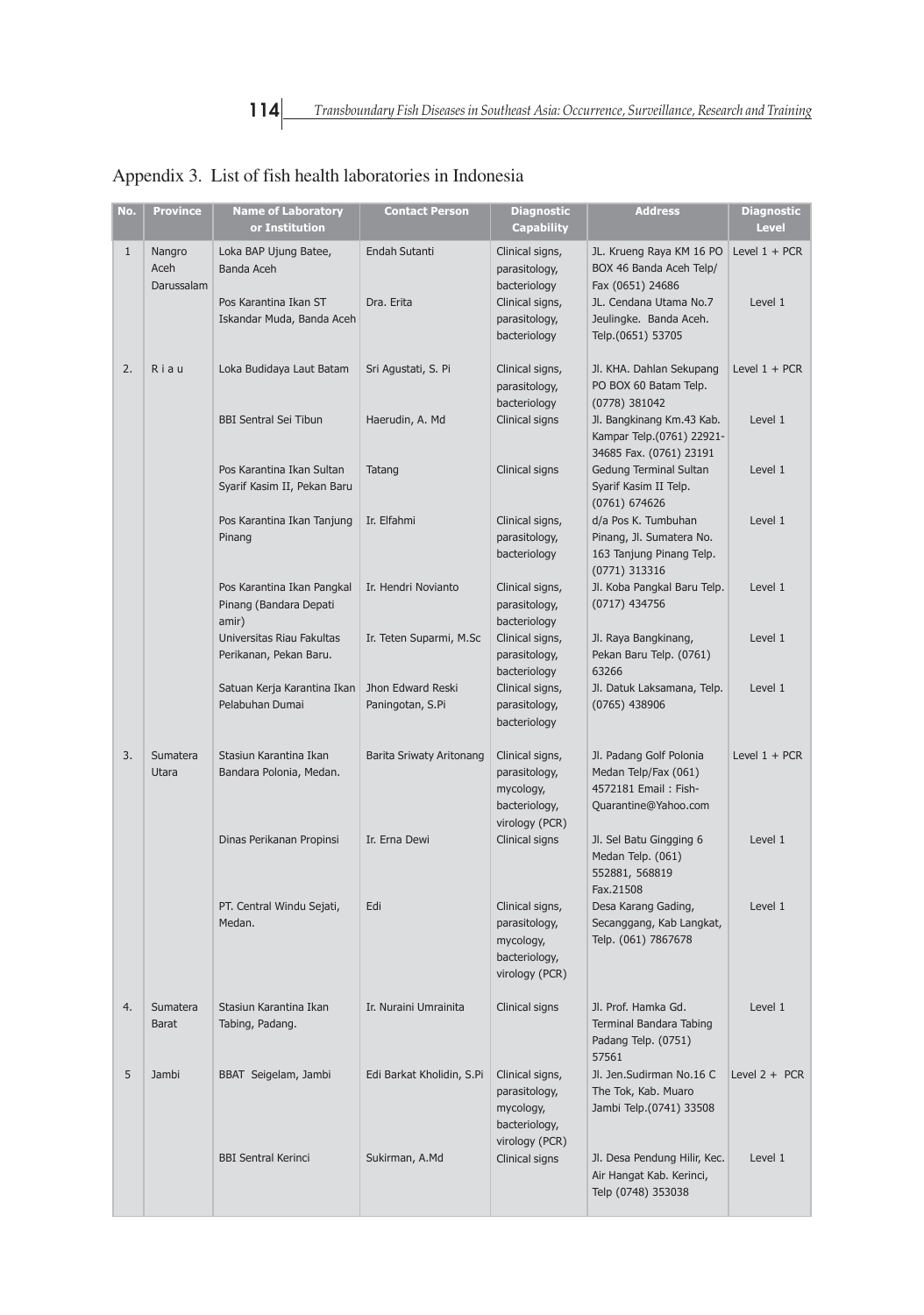| No. | <b>Province</b>     | <b>Name of Laboratory</b>                                                        | <b>Contact Person</b>  | <b>Diagnostic</b>                                                                                             | <b>Address</b>                                                                                                   | <b>Diagnostic</b> |
|-----|---------------------|----------------------------------------------------------------------------------|------------------------|---------------------------------------------------------------------------------------------------------------|------------------------------------------------------------------------------------------------------------------|-------------------|
|     |                     | or Institution                                                                   |                        | <b>Capability</b>                                                                                             |                                                                                                                  | <b>Level</b>      |
|     |                     | Pos Karantina Ikan ST<br>Thaha, Jambi                                            | Guntur K Darmanto      | Clinical signs                                                                                                | Jl. Sersan UD Syawal<br>Palmerah Baru, Jambi<br>36139 Telp.(0741) 572474                                         | Level 1           |
| 6   | Bengkulu            | Pos Karantina Ikan<br>Bengkulu                                                   | MW. Giri P,S.Pi        | Clinical signs                                                                                                | Jl. Ir. Rustandi Sugianto<br>Km.13,8 Kandang<br>Telp.(0736) 53017                                                | Level 1           |
|     |                     | <b>UPTD - BPBAT</b>                                                              | Ir. Sri Hartati, M.MA  | Clinical signs                                                                                                | Desa Marga Sakti Kec. Lais<br>Kab. Bengkulu Utara<br>Telp.(0736) 21477                                           | Level 1           |
| 7   | Sumatera<br>Selatan | <b>BBI Sentral Air Satan</b>                                                     | Ir. Teti Hutapea       | Clinical signs                                                                                                | Desa Air Satan Kec. Muara<br>Beliti Kab. Musi Rawas, Telp.<br>(0711) 352528, Fax.351394                          | Level 1           |
|     |                     | Stasiun Karantina Ikan<br>Sultan Mahmud Badaruddin<br>II Palembang               | Leonard Tambunan, S.Pi | Clinical signs                                                                                                | Jl. Adi Sucipta Telp/Fax.<br>$(0741)$ 414184                                                                     | Level 1           |
| 8   | Lampung             | <b>BBL Lampung</b>                                                               | Drs. Philipus Hartono  | Clinical signs,<br>parasitolog,<br>bacteriology                                                               | Desa Hanura Kec. Padang<br>Cermin Kec. Lampung<br>Selatan Telp. (0721)<br>471379 - 471380, Fax.<br>(0721) 471379 | Level $2 + PCR$   |
|     |                     | PT. Biru Laut Khatulistiwa,<br>Lampung.                                          | <b>Hery Saria</b>      | Clinical signs,<br>parasitology,                                                                              | Jl. Raya Trans Sumatera<br>PO Box.1, Desa Merak<br>Belantung, Lampung<br>SelatanTelp (0721) 351310               | Level 1           |
|     |                     | Pos Karantina Ikan Pel Laut<br>Panjang                                           | Suharyanto, A.Pi       | Clinical signs,<br>parasitology,<br>bacteriology                                                              | Jl. Jawa No.5 Pelabuhan<br>Panjang Bandar Lampung<br>Telp (0721) 32487                                           | Level 1           |
|     |                     | PT. Prospek Karyatama                                                            | Alfian                 | Clinical signs,<br>parasitology,<br>test for virus                                                            | Jl. Ir. Sutami Km 15,<br>Tanjung Bintang -<br>bacteriology, rapid Lampung, Telp. (0721)<br>351310                | Level 1           |
|     |                     | PT. Charoen Pokphan<br>Bahari/Bratasena                                          | Januar                 | Pathology, clinical<br>signs,<br>parasitology,<br>mycology,<br>bacteriology,<br>virology (PCR)                | Desa Teladas, Kec.<br>Menggala Kab Tulang<br>Bawang, Lampung, Telp.<br>(0725) 556222                             | Level 1           |
| 9   |                     | DKI Jakarta   Laboratorium Riset<br>Kesehatan Ikan,<br>Pasar Minggu - Jakarta    | Ir. Taukhid, MSc       | Pathology,<br>parasitology,<br>mycology,<br>bacteriology,<br>histopathology,<br>imunology,<br>virology (PCR), | Jl. Ragunan No 20 PO Box Level 2 + PCR<br>7220, Pasar Minggu. Telp.<br>(021) 7805052 Fax<br>7815101              |                   |
|     |                     | PT. Charoen Pokphand Jaya<br>Farm, Aquatic Animal Health<br>Laboratory, Jakarta. | Ir.Heni Budi Utari, MS | Pathology, clinical<br>signs,<br>parasitology,<br>mycology,<br>bacteriology,<br>virology (PCR)                | Jln. Parang TritisV No. 6<br>Ancol, Jakarta Utara Telp.<br>(021) 6922646, Fax (021)<br>6914462                   | Level $2 + PCR$   |
|     |                     | Pos Karantina Ikan Tanjung<br>Priok, Jakarta                                     | Hary Maryadi           | Clinical signs,<br>parasitology                                                                               | d/a Raya Pelabuhan 6-8<br>Tanjung Priok,<br>Jakarta. Telp. (021) 491549                                          | Level 1           |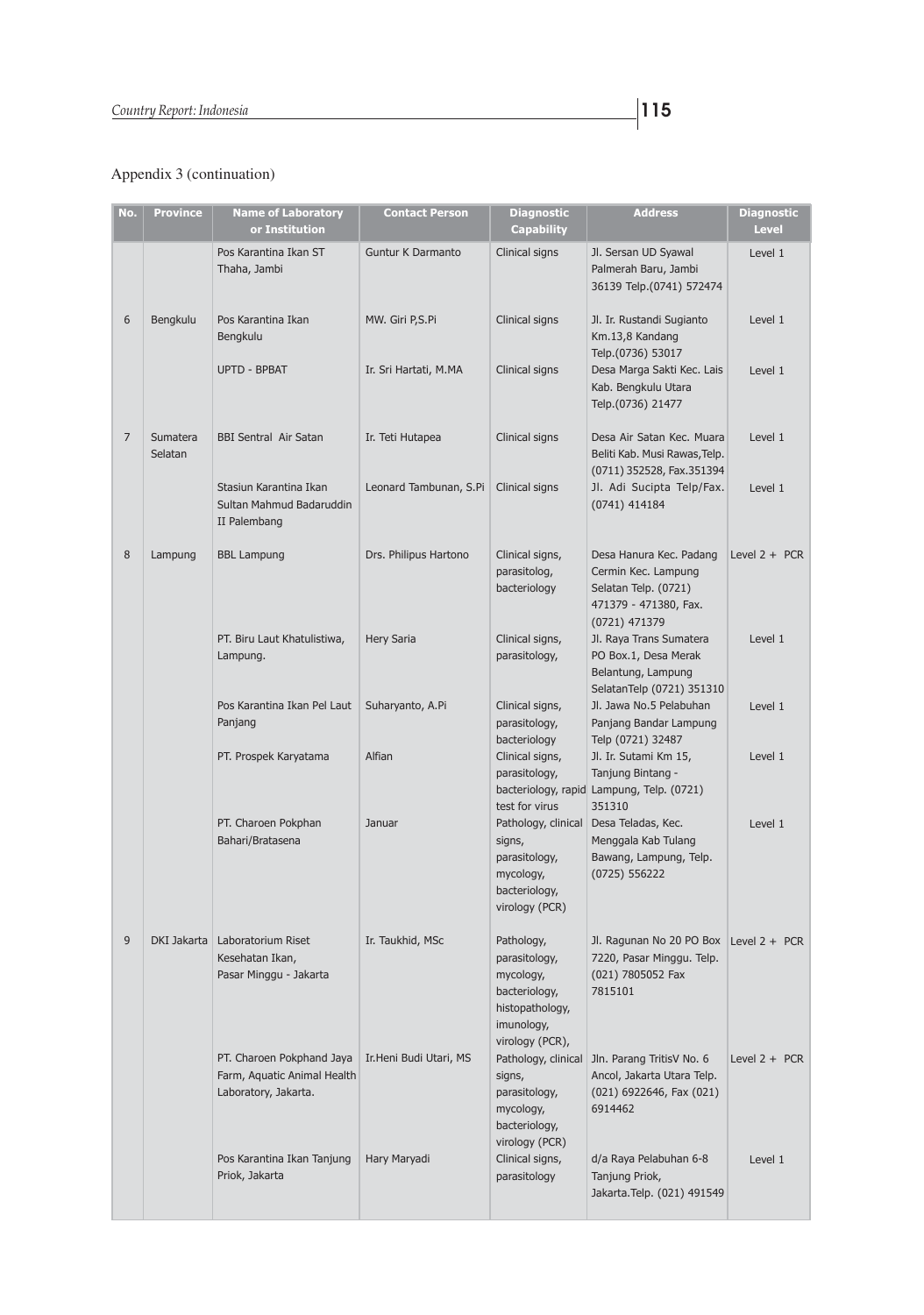| No. | <b>Province</b> | <b>Name of Laboratory</b><br>or Institution                                 | <b>Contact Person</b>           | <b>Diagnostic</b><br><b>Capability</b>                                           | <b>Address</b>                                                                                                           | <b>Diagnostic</b><br>Level |
|-----|-----------------|-----------------------------------------------------------------------------|---------------------------------|----------------------------------------------------------------------------------|--------------------------------------------------------------------------------------------------------------------------|----------------------------|
| 10  | <b>Banten</b>   | Balai Karantina Ikan<br>Soekarno Hatta,<br>Cengkareng                       | Ir. Rini Widoyati               | Clinical signs,<br>parasitology,<br>mycology,<br>bacteriology,                   | Gedung Karantina<br>Pertanian Bandara<br>Soekarno Hatta Telp. (021)<br>5507932 Fax. 5506738                              | Level 2                    |
| 11  | Jawa Barat      | <b>BBAT Sukabumi</b>                                                        | Ir. Endang Mujiutami            | Clinical signs,<br>parasitology,<br>mycology,<br>bacteriology,<br>virology (PCR) | Jl. Selabintana No.17<br>Sukabumi Telp. (0266)<br>225211-225240<br>Fax.221762                                            | Level $2 + PCR$            |
|     |                 | Fakultas Perikanan, Institut<br>Pertanian Bogor<br>$(IPB)$ ,<br>Bogor       | Drs. Alifuddin, MS              | Clinical signs,<br>parasitology,<br>mycology,<br>bacteriology,<br>virology (PCR) | Fakultas Perikanan dan<br>Ilmu Kelautan Jl.Rasamala<br>Dermaga Bogor.<br>Telp.(0251) 628755 Fax.<br>622941               | Level $2 + PCR$            |
|     |                 | Universitas Padjadjaran,<br>Bandung                                         | Ike Rustikawati                 | Clinical signs,<br>parasitology,<br>mycology,<br>bacteriology,                   | Jl. Dipati ukur No. 35<br>Bandung Telp. (022)<br>7797763                                                                 | Level 1                    |
|     |                 | Balai Pengembangan<br>Budidaya Perikanan Laut,<br>Tawar dan Payau, Kerawang | Sam Prihata, A.Md               | Clinical signs,<br>parasitology,<br>mycology,<br>bacteriology,                   | Jl. Pusaka Jaya Utara Kec.<br>Pedas Kerawang Telp.<br>(0267) 409887                                                      | Level 1                    |
|     |                 | Dinas Perikanan Kabupaten<br>Indramayu                                      | Sri Supriatinah, S.Pi           | Clinical sign,<br>virology (PCR)                                                 | Jl. Pabean Udik No.1<br>Indramayu Telp. (0234)<br>272767                                                                 | Level $1 + PCR$            |
| 12  | Jawa<br>Tengah  | Balai Besar Pengembangan<br>Budidaya Air Payau Jepara                       | Drs. Arief Taslihan, M.Si       | Clinical signs,<br>parasitology,<br>mycology,<br>bacteriology,<br>virology (PCR) | Jl. Pemandian Kartini PO<br><b>BOX No1 Jepara</b><br>Telp.(0291)591125, Fax.<br>591724                                   | Level $2 + PCR$            |
|     |                 | Universitas Diponegoro,<br>Semarang.                                        | Ir. Desrina, MSc                | Clinical signs,<br>parasitology,<br>mycology,<br>bacteriology,                   | Fak. Perikanan Jl. Prof.<br>Sudarto Tembalang<br>Telp.(0291) 7474698                                                     | Level 2                    |
|     |                 | Balai Pengembangan<br>Budidaya Air Payau Tegal                              | Ir. Pratiwi                     | Clinical signs,<br>parasitology,<br>mycology,<br>bacteriology,                   | Jl. Raya Beringin Maribaya<br>Tegal.Telp. (0283) 323230                                                                  | Level 1                    |
|     |                 | Pos Karantina Ikan Tanjung<br>Emas, Semarang.                               | Ir. Eka Perdana                 | Clinical signs,<br>parasitology,                                                 | Jl. Ampena No.4<br>Semarang Telp. (024)<br>541769                                                                        | Level 1                    |
|     |                 | PT. Charoen Pokphan Prima<br>Lab, Tegal.                                    | Ir. Nurhabana                   | Clinical signs,<br>parasitology,<br>mycology,<br>bacteriology,                   | Jl. Cimanuk 1A Tegal,<br>Telp. (0283) 351375                                                                             | Level 1                    |
|     |                 | Satker Karantina Ikan Adi<br>Sumarno, Solo                                  | Ir. Woro Nur Endang<br>Satriati | Clinical signs,<br>parasitology                                                  | Jl. Amarta Gedong Baru<br>Ngabean Kartosuro PO<br>Box.800 Suarakarta.<br>Telp.(0271) 790715 Pes<br>232 Fax (0271) 780058 | Level 1                    |
| 13  | Jawa Timur      | <b>BBAP Situbondo</b>                                                       | Ir. Yani Lestari Nuraini        | Clinical signs,<br>parasitology,<br>mycology,<br>bacteriology,<br>virology (PCR) | Jl. Pecaron PO BOX. 5<br>Panarukan Situbondo<br>Telp.(338) 0673328                                                       | Level $2 + PCR$            |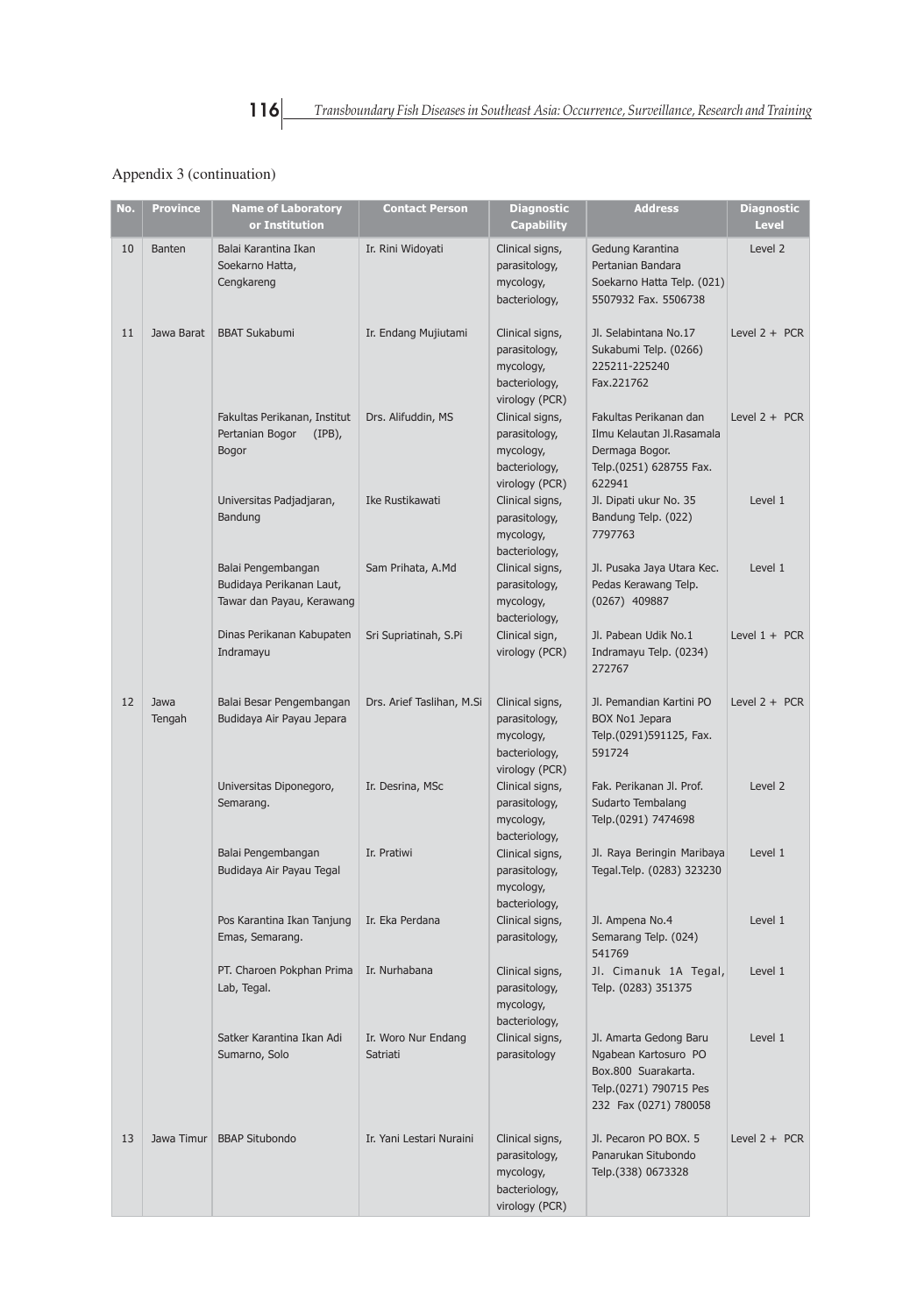| No. | <b>Province</b>          | <b>Name of Laboratory</b><br>or Institution         | <b>Contact Person</b>                       | <b>Diagnostic</b><br>Capability                                                  | <b>Address</b>                                                                                         | <b>Diagnostic</b><br><b>Level</b> |
|-----|--------------------------|-----------------------------------------------------|---------------------------------------------|----------------------------------------------------------------------------------|--------------------------------------------------------------------------------------------------------|-----------------------------------|
|     |                          | PT. Tirta Mutiara Makmur                            | Rubyanto, MBA                               | Clinical signs,<br>parasitology,<br>virology (PCR)                               | Jl. Raya Tampora Km.5<br>PO.Box 14 Telp, (0338)<br>891286, Fax.(0338)<br>891679                        | Level $1 + PCR$                   |
|     |                          | Univ. Airlangga, Surabaya.                          | Drh.Usni Anwar                              | Clinical signs,<br>parasitology,<br>mycology,<br>bacteriology,                   | Jl. Airlangga No.4<br>Surabaya Telp. (031)<br>5020348                                                  | Level $2 + PCR$                   |
|     |                          | Univ. Brawijaya, Malang.                            | Ir. Syamsudin Dalimunte                     | Clinical signs,<br>parasitology,<br>mycology,<br>bacteriology,                   | Jl. Mayjen Haryono No.161<br>Malang Telp/Fax (0341)<br>553512                                          | Level 2                           |
|     |                          | Stasiun Karantina Ikan<br>Bandara Juanda, Surabaya. | Sri Diyah Purnamasar,<br>A.Pi               | Clinical signs,<br>parasitology,<br>mycology,<br>bacteriology,                   | Jl. Pangesongan II/58 A<br>Jambangan Surabaya.<br>Telp. (031) 8286357 -<br>8678471                     | Level 2                           |
|     |                          | Balai Pengembangan<br>Budidaya Air Payau Bangil     | Dra. Ninik                                  | Clinical signs,<br>parasitology,<br>mycology,<br>bacteriology,<br>virology (PCR) | Jl. Perikanan Kalianyar PO<br>Box.6 746 Bangil. Telp.<br>(0343) 741654                                 | Lever $1 + PCR$                   |
|     |                          | Akademi Perikanan Sidoarjo Ir. Insani Gunawati      |                                             | Clinical signs,<br>parasitology,<br>mycology,<br>bacteriology,<br>virology (PCR) | Jl. Raya Buncitan PO BOX<br>1 Sidoarjo Telp. (0318)<br>911380                                          | Level $1 + PCR$                   |
|     |                          | PT. Suryawindu Pertiwi,<br>Probolinggo.             | Yulianto                                    | Clinical signs,<br>parasitology,<br>E45bacteriology                              | Desa Jabungsisir, Paiton -<br>Probolinggo, Telp. (0335)<br>771193                                      | Level 1                           |
|     |                          | Pos Karantina Ikan Tanjung<br>Perak, Surabaya.      | Ir. Dwi raharjo, S.Pi                       | Clinical signs,<br>parasitology,<br>mycology,<br>bacteriology                    | Jl. Kalimas Baru No.86<br>Surabaya. (031) 3283886                                                      | Level 1                           |
|     |                          | Petani                                              | Ahmad Munajad                               | Clinical signs,<br>parasitology                                                  | Jl. KS Tubun No.24<br>Bantarsoka Purwokerto<br>Barat. Telp. (0281) 631468                              | Level 1                           |
| 14  | <b>DIY</b><br>Yogyakarta | Univ. Gajah Mada,<br>Yogyakarta.                    | Dr. Ir. Trianto, M.Sc                       | Clinical signs,<br>parasitology,<br>mycology,<br>bacteriology                    | Fak. Perikanan Jl. Bulak<br>Sumur Telp. (0274)<br>551218                                               | Level 2                           |
|     |                          | Pos Karantina Ikan Adi<br>Sucipto, Yogyakarta       | Drs. Sumargono                              | Clinical signs,<br>parasitology,<br>mycology,<br>bacteriology                    | Bandara Adi SuciptoTelp.<br>(0274) 583632                                                              | Level 2                           |
| 15  | Bali                     | Balai Besar Riset Perikanan<br>Laut Gondol          | Ir. Zafran                                  | Clinical signs,<br>parasitology,<br>mycology,<br>bacteriology,<br>virology (PCR) | Desa Penyambungan Kec.<br>Gerokjak Kab. Buleleng PO<br>BOX 140 Singaraja. Telp<br>(0362) 92278 - 92272 | Level $2 + PCR$                   |
|     |                          | Stasiun Karantina Ikan<br>Ngurah Rai                | Gatot Perdana A.Pi                          | Clinical signs,<br>parasitology,<br>bacteriology                                 | Jl. I Gusti Ngurah Rai<br>Tuban Denpasar Telp.<br>(0361) 75695 Fax.756951                              | Level 2                           |
|     |                          | Wilayah Kerja Karantina<br>Ikan Gilimanuk           | Slamet Eko Priyono, A.Pi<br>HP. 08118432312 | Clinical signs,<br>parasitology                                                  | Jl. Pel Penyebrangan<br>Gilimanuk, Jembrana.                                                           | Level 1                           |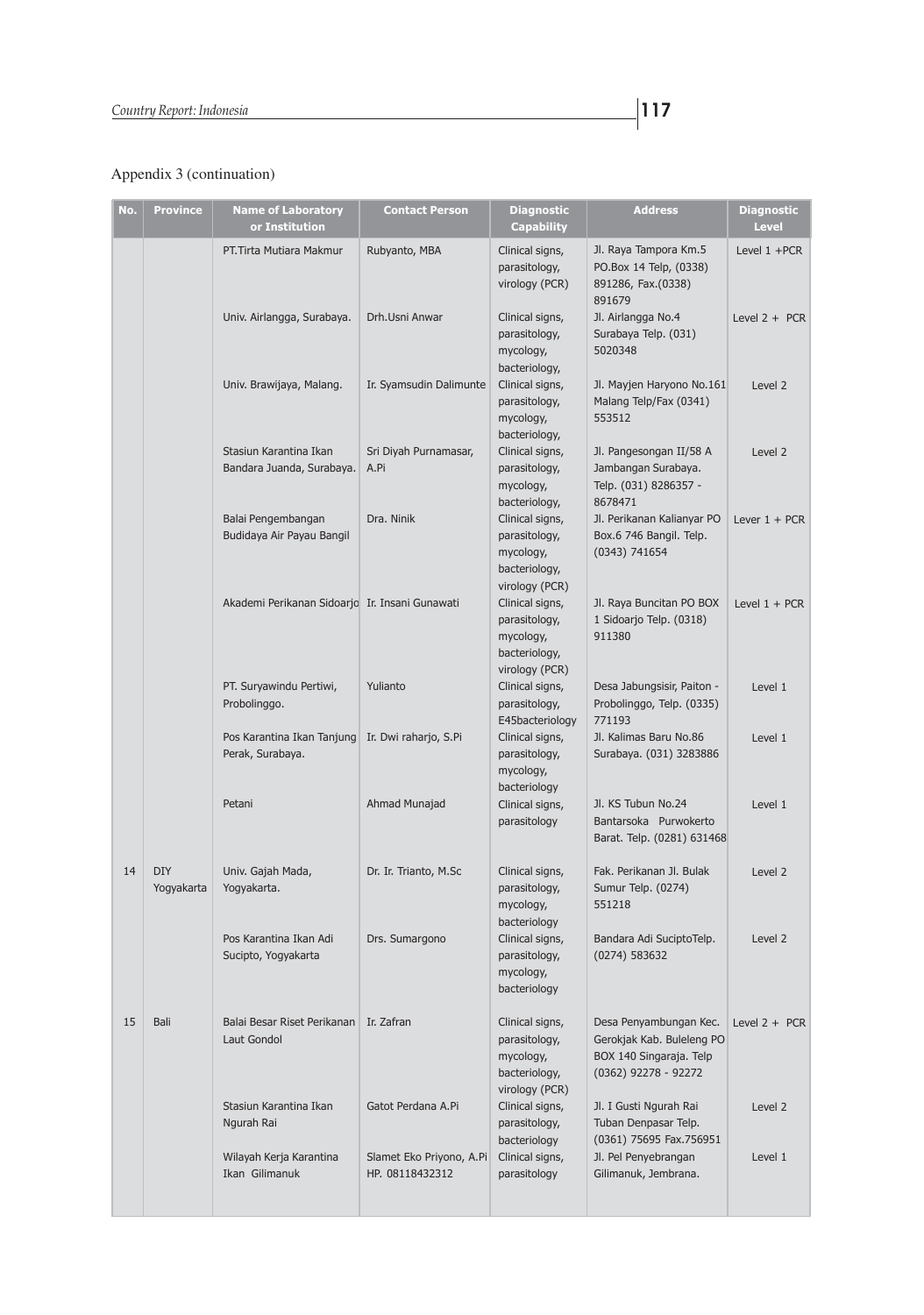| No. | <b>Province</b>                         | <b>Name of Laboratory</b><br>or Institution                 | <b>Contact Person</b>                        | <b>Diagnostic</b><br><b>Capability</b>                        | <b>Address</b>                                                                                   | <b>Diagnostic</b><br><b>Level</b> |
|-----|-----------------------------------------|-------------------------------------------------------------|----------------------------------------------|---------------------------------------------------------------|--------------------------------------------------------------------------------------------------|-----------------------------------|
| 16  | <b>Nusa</b><br>Tenggara<br><b>Barat</b> | Loka Budidaya Laut Lombok Ir. IBM. Made Suastika,           | <b>MS</b>                                    | Clinical signs,<br>parasitology                               | Jl. Jend. Sudirman No.21<br>PO BOX 128 Praya Lombok<br>Tengah Telp./Fax. (0370)<br>653795-654898 | Level 1                           |
|     |                                         | Stasiun Karantina Ikan<br>Selaparang, Mataram               | Drs. Nurhaidin, S.Pi                         | Clinical signs,<br>parasitology                               | Jl. Adi Sucipto Bandara<br>Salaparang Mataram Telp.<br>(0370) 635425                             | Level 1                           |
|     |                                         | Pos Karantina Ikan Bandara<br>M. Salahuddin, Bima           | M. Farchan, S.Pi                             | Clinical signs,<br>parasitology                               | Jl. St. Salahuddin Polibelo<br>Bima Telp. (0374)<br>6472562                                      | Level 1                           |
|     |                                         | Satker Karantina Ikan<br>Pelabuhan Laut Lembar              | I Putu Panca Yasa,<br>S.Pi<br>HP.08123782820 | Clinical signs,<br>parasitology                               | Jl. Raya Pel Laut Lembar,<br>Lombok Barat                                                        | Level 1                           |
| 17  | <b>Nusa</b><br>Tenggara<br>Timur        | Pos Karantina Ikan Bandara<br>El Tari, Kupang               | Ir. Putu Sumardiana                          | Clinical signs,<br>parasitology                               | Jl. Terminal Bandara El<br>Tari, Kupang. Telp. (0380)<br>832600                                  | Level 1                           |
| 18  | Kalimantan<br>Selatan                   | Loka Budidaya Air Tawar<br>Mandiangin                       | Ir. Sarifin                                  | Clinical signs,<br>parasitology,<br>bacteriology              | Jln. Tahura Sultan Adam<br>Km 14 Banjar Baru Telp/<br>Fax. (0511) 780758                         | Level 1                           |
|     |                                         | Fak. Perikanan, Univ.<br>Lambung Mangkurat,<br>Banjarmasin. | Ir. Ririn Kartika                            | Clinical signs,<br>parasitology,<br>mycology,<br>bacteriology | Jl. Hasan Basri Ahmad Yani<br>KM. 36 Banjarmasin, Telp.<br>(0511) 777897- 772124                 | Level 1                           |
| 19  | Kalimantan<br><b>Barat</b>              | Balai Benih Ikan Sentral<br>Anjungan                        | Ir. Anang Napiri                             | Clinical signs,<br>parasitology                               | Desa Kepayang, Kec. Sei<br>Pinyuh, Kab.<br>Pontianak, Telp. (0561)<br>227926                     | Level 1                           |
|     |                                         | Stasiun Karantina Ikan<br>Bandara Supadio,<br>Pontianak.    | Ir. Suhermanto                               | Clinical signs,<br>parasitology                               | Bandara Supadio,<br>Pontianak. Telp/Fax.<br>$(0561)$ 691126                                      | Level 1                           |
|     |                                         | PT. Charoen Pokphan Prima<br>Mempawah, Pontianak.           | Diana                                        | Clinical signs,<br>parasitology                               | Bandara Supadio,<br>Pontianak. Telp/Fax.<br>(0561) 691126                                        | Level 1                           |
| 20  | Kalimantan<br>Timur                     | Stasiun Karantina Ikan<br>Sepinggan, Balik Papan.           | Nafi Mubarok, S.Pi                           | Clinical signs                                                | Jl. Kol. Syarifuddin Yoes,<br>Balik Papan. Telp/Fax.<br>(0542) 876348                            | Level 1                           |
|     |                                         | Dinas Perikanan Propinsi,<br>Samarinda                      | Ir. Esti Wahyuni                             | Clinical signs                                                | Jl. Kesuma Bangsa No. 1<br>Samarinda Telp. (0541)<br>206938                                      | Level 1                           |
|     |                                         | Satker Karantina Ikan Juata,<br>Tarakan                     | Sachrurozi, S.Pi                             | Clinical signs,<br>parsitology,                               | d/a Bandara Juata,<br>Tarakan, Telp. (0551) 35803                                                | Level 1                           |
| 21  | <b>Sulawesi</b><br>Utara                | Loka Balai Air Tawar, Tatelu                                | Ir. Frederik Lantang                         | Clinical signs,<br>parasitology,<br>bacteriology              | Jl. Penilih, Kec. Dimembe,<br>Kab. Minahasa Telp.<br>(0431) 823697                               | Level 1                           |
|     |                                         | Stasiun Karantina Ikan<br>Bandara Sam Ratulangi,<br>Manado. | Ir. Sunarti Ahmad                            | Clinical signs,<br>parasitology                               | Jl. Bandara Samratulangi,<br>Manado Telp. (0431)<br>64688, Fax. 811688                           | Level 1                           |
|     |                                         | Wilayah Kerja Karantina<br>Ikan Bitung                      | I Nyoman Suardana, S.Pi                      | Clinical signs,<br>parasitology                               | Komp. Pelabuhan Laut<br>Bitung Jl. Ir Soekarno<br>No.23 Telp. (0438)<br>34386                    | Level 1                           |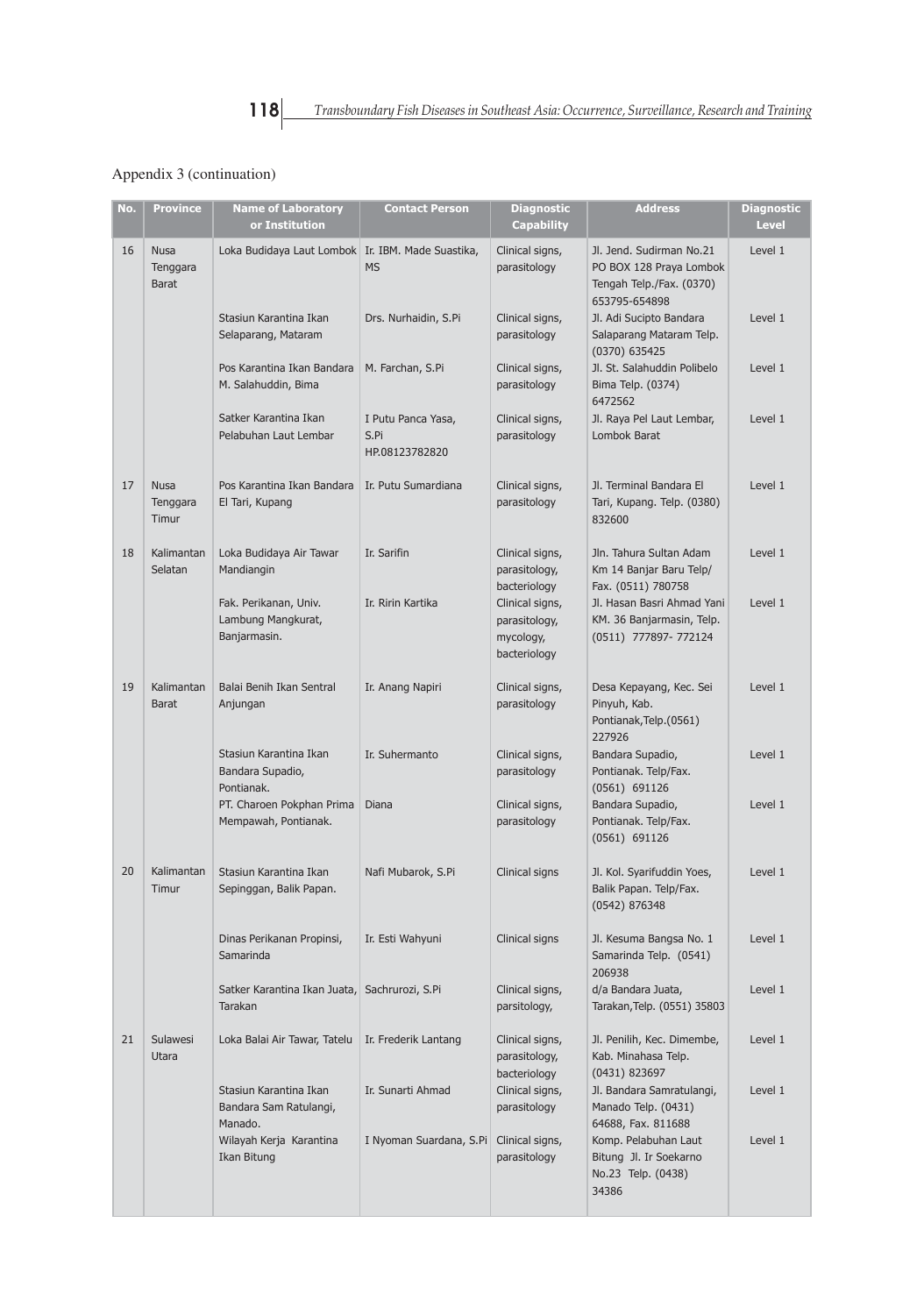| No. | <b>Province</b>             | <b>Name of Laboratory</b><br>or Institution               | <b>Contact Person</b>                | <b>Diagnostic</b><br><b>Capability</b>                                         | <b>Address</b>                                                                               | <b>Diagnostic</b><br><b>Level</b> |
|-----|-----------------------------|-----------------------------------------------------------|--------------------------------------|--------------------------------------------------------------------------------|----------------------------------------------------------------------------------------------|-----------------------------------|
| 22  | Sulawesi<br>Tengah          | Pos Karantina Ikan Muitiara,<br>Palu                      | Suardi, S.Pi                         | Clinical signs,<br>parasitology                                                | Jl. AR. Rahman Saleh<br>No.15 Birobuli - Palu,<br>Telp.(0451) 482131                         | Level 1                           |
| 23  | <b>Sulawesi</b><br>Tenggara | Stasiun Karantina Ikan<br>Wolter Mongonsidi, Kendari.     | Ir. St. Narwiyani                    | Clinical signs,<br>parasitology                                                | Jl. Balai Kota No. 4 Kendari<br>Telp. (0401) 3244848<br>Jl. Banteng No. 76, Komp             | Level 1                           |
|     |                             | Satker Karantina Ikan<br>Kolaka                           | Hamzah, S.Pi                         | Clinical signs,<br>parasitology                                                | Pelabukan Kolaka                                                                             | Level 1                           |
| 24  | Sulawesi<br>Selatan         | Balai Riset Perikanan Pantai<br><b>Maros</b>              | Ir. Munimah                          | Clinical signs,<br>parasitology,<br>mycology,<br>bacteriology                  | Jl. Makmur. DG Sitaka,<br>Maros. Sulawesi selatan<br>Telp. (0416) 371544. Fax<br>371545      | Level 2                           |
|     |                             | Balai Karantina Ikan<br>Hasanuddin, Makassar.             | Ir. Siti Chadijah                    | Clinical signs,<br>parasitology,<br>mycology,<br>bacteriology                  | Jl. Landak Baru No. 47<br>Telp. (0411) 874793. Fax<br>855766                                 | Level 2                           |
|     |                             | Univ. Hasanuddin, Makassar.                               | Ir. Alex Rantetondok                 | Clinical signs,<br>parasitology,<br>mycology,<br>bacteriology                  | Jl. Perintis Kemerdekaan<br>Km.10, Makassar Telp.<br>(0411) 586200                           | Level 1                           |
|     |                             | Balai Budidaya Air Payau<br><b>Takala</b>                 | Drs. Habson                          | Clinical signs,<br>parasitology,<br>mycology,                                  | Desa Bontole, Kec.<br>Galesong, Kab. Takalar<br>Telp. (0411) 320730.                         | Level 1                           |
|     |                             | Unit Pembinaan Budidaya<br>Air Payau Pangkep/Barru        | Ir.Andi Farida<br>HP.<br>08124239707 | bacteriology<br>Clinical signs,<br>parasitology,<br>mycology,<br>bacteriology, | Fax 866936<br>Jl. Poros Pangkep Baru,<br>Kec. Mandale Kab.<br>Pangkep Telp. (0411)<br>864720 | Level 1+ PCR                      |
|     |                             | PT. Charoen Pokphand<br>Prima, Makassar.                  | Nathalia                             | virology (PCR)<br>Clinical signs,<br>parasitology,<br>bacteriology             | Jl. Gatot Subroto 23<br>Makassar, Telp. (0411)<br>438189                                     | Level 1                           |
| 25  | Maluku                      | Loka Budidaya Laut Ambon                                  | Evri Nurbeti                         | Clinical signs,<br>parasitology,<br>bacteriology                               | Jl. Laksda Leo Wattimena,<br>Weiheru Telp (0911)<br>361616                                   | Level 1                           |
|     |                             | Pos Karantina Ikan Ambon                                  | Komaruddin, S.Pi                     | Clinical signs,<br>parasitology                                                | Jl. Laksda Leo Wattimena,<br>Weiheru.Ambon, Telp/Fax<br>(0911) 362047                        | Level 1                           |
|     |                             | Pos Karantina Ikan Ternate                                | Ramli, S.Pi                          | Clinical signs,<br>parasitology                                                | Komp. Bandar Sultan<br>Babullah, Ternate                                                     | Level 1                           |
| 26  | Papua                       | Stasiun Karantina Ikan<br>Sentani, Jayapura.              | Muchlin, S.Pi                        | Clinical signs,<br>parasitology                                                | Komp. Bandara Sentani PO<br>BOX 234 Jayapura Telp.<br>(0967) 592203                          | Level 1                           |
|     |                             | Pos Kerja Karantina Ikan<br>Bandara Mopah, Merauke        | Ashari Syarief, S.Pi                 | Clinical signs,<br>parasitology                                                | Jl. Peternakan Mopah<br>Lama PO BOX 263, Telp<br>(0971) 323749                               | Level 1                           |
|     |                             | Pos Karantina Ikan Bandara<br>Jefman, Sorong              | Rd. Ferry Ichwan Priatna,<br>A.Pi    | Clinical signs,<br>parasitology                                                | Jl.Jend A. Yani No.2<br>Sorong Telp/Fax (0951)<br>32671                                      | Level 1                           |
|     |                             | Satker Karantina Ikan<br>Bandara Timika                   | Dede Rosmana, A.pi                   | Clinical signs,<br>parasitology                                                | Jl. Yos sudarso,<br>Timika, Telp. (0901)<br>322709                                           | Level 1                           |
|     |                             | Satker Karantina Ikan<br>Bandara Frans Kaisiepo,<br>Biak. | Yesse Danny Huwae, A.Pi              | Clinical signs,<br>parasitology                                                | Jl. Prof. Muh. Yamin No.<br>73 Biak, Papua, Telp.<br>(0981) 23054                            | Level 1                           |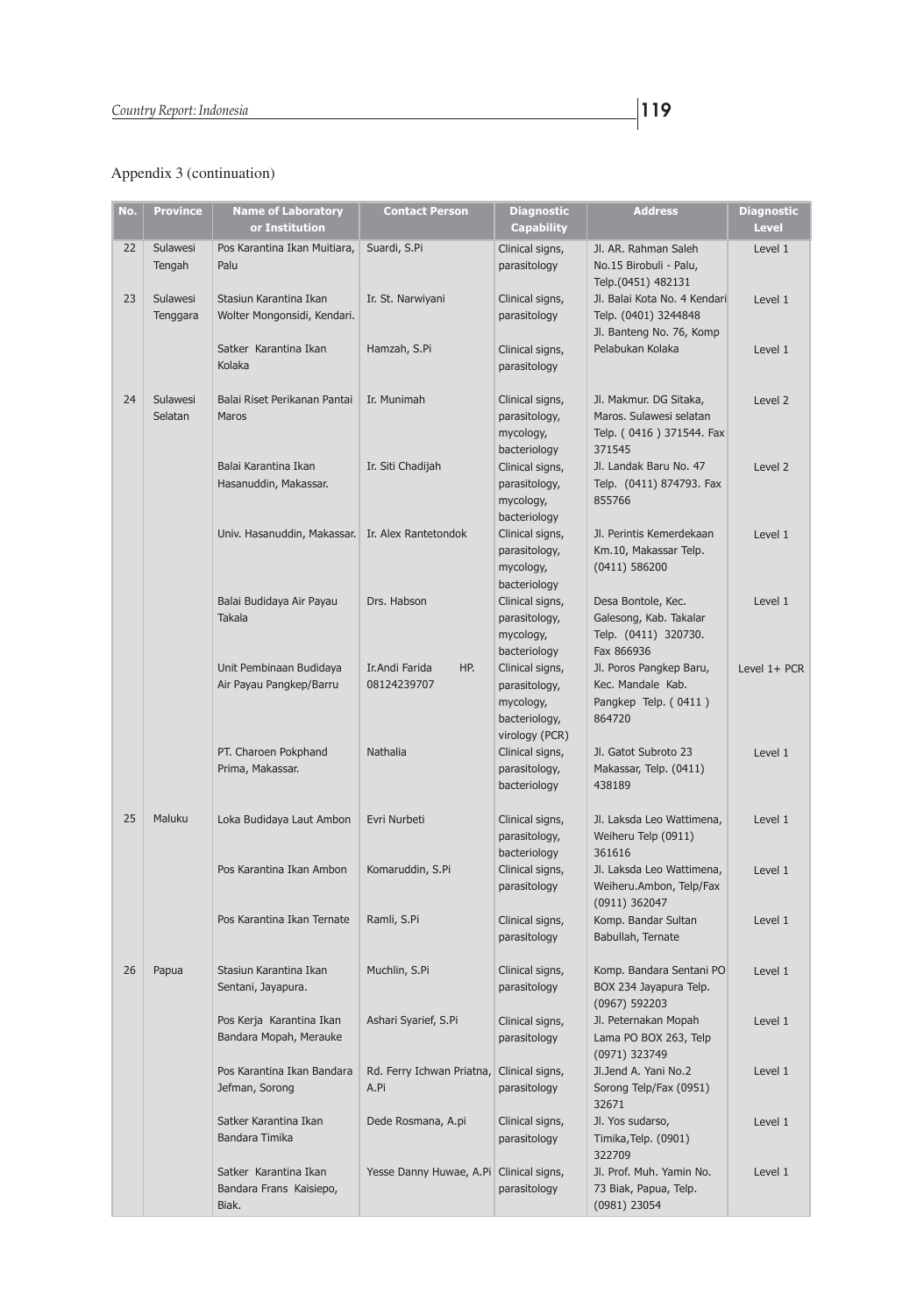г

| No. | <b>Decree Number</b>                                              | <b>Level and Effective Date</b>                                            | <b>Note</b>                                                                                                                                                                                                                                                                                                      |
|-----|-------------------------------------------------------------------|----------------------------------------------------------------------------|------------------------------------------------------------------------------------------------------------------------------------------------------------------------------------------------------------------------------------------------------------------------------------------------------------------|
| 1.  | Act. No. 16/1992                                                  | Law of the Republic of<br>IndonesiaEffective date<br>(ED):8 June 1992      | This is the main legislation for Quarantine in Indonesia.<br>It includes animal, plant and fish quarantine. This act<br>explains about the health certification, requirement for<br>domestic and international fish movement.                                                                                    |
| 2.  | Decree no. 15/2002                                                | The Ministry of Marine<br>Affairs and Fisheries<br>(MMAF)ED: 23 April 2002 | Further explanation of the Fish Quarantine act. No. 16/<br>1992. It contents definition, requirement for fish<br>quarantine, quarantine action, quarantine zone,<br>quarantine pest and disease categories, entry and exit<br>point, quarantine personals, retribution and<br>collaboration among the countries. |
| 3.  | Decree no. 819/1980                                               | The Ministry of<br>AgricultureED: 15 Nov 1980<br>Not valid                 | Importation procedure of live fish into Republic of<br>IndonesiaPermit issued by Directorate General of<br>Fisheries, entry point only Jakarta International Airport                                                                                                                                             |
| 4.  | Decree no. 265/1986                                               | The Ministry of Agriculture<br>ED: 6 May 1986<br>Not valid                 | The requirements (procedure, document, and criteria)<br>for importation of live fish                                                                                                                                                                                                                             |
| 5.  | Decree no. 245/1990                                               | The Ministry of<br>AgricultureEffective date:<br>April 1990A.<br>Not valid | Quarantine measures, and actions against live fish<br>intended for exportation. Annex. List of exporting<br>points                                                                                                                                                                                               |
| 6.  | Decree no. 169/1990                                               | The Ministry of<br>AgricultureED: March<br>1990B.<br>Not valid             | Specifies ports of entry for live fish airport of Sukarno<br>hatta (Jakarta), regional quarantine service, Polonia<br>Airport (Medan, FQS), Ngurah Rai Airport (Bali, FQS),<br>and Biak Airport (Papua, FQS)                                                                                                     |
| 7.  | Decree No.405/1996                                                | The Ministry of Agriculture<br>ED: 27 May 1996C.<br>Not valid              | Renewal of the Decree no. 88/1994 Revision on entry<br>and exit points for carriers of quarantine pests and<br>diseases of fish                                                                                                                                                                                  |
| 8.  | Decree no. 213/2001                                               | The Ministry of<br>AgricultureED: April 2001D.<br>Not valid                | Renewal of the decree no. 245/1990 and 405/1996.<br>Updates the list of entry, exit and domestic checkpoints<br>for live fish transport.                                                                                                                                                                         |
| 9.  | Decree no. 470/2002                                               | The Ministry of Agriculture<br>ED: 31 August 2002                          | Renewal of the decree no. 213/2001. Updates the list<br>at the appendix.                                                                                                                                                                                                                                         |
| 10. | Decree no. 16/2003                                                | MMAFED: 9 June 2003                                                        | Renewal of the decree no. 470/2002. Updates the list<br>of entry, exit and domestics checkpoints at the                                                                                                                                                                                                          |
| 11. | Decree no. 809/1990                                               | The Ministry of<br>AgricultureED: 30 October<br>1990                       | appendix.<br>Fish Quarantine fees for importation, exportation, and<br>inter-island movement of live fish                                                                                                                                                                                                        |
| 12. | Decree no. 18/2003                                                | MMAFED: 9 June 2003                                                        | Renewal of the decree no. 405/Update list of<br>international, and domestic exit and entry points for<br>live fish (airports, seaports, river ports, inland ports,<br>and other intra-national checkpoints)                                                                                                      |
| 13. | <b>Instruction letter</b><br>no. 429/1998                         | The Center for<br>FishQuarantine ED: 1 April<br>1998                       | Technical guidance on the standard diagnosis and<br>monitoring of quarantine fish pest and disease, as well<br>as the trial for vaccine, disinfections, and medicine.                                                                                                                                            |
| 14. | Decree no. 520/1993                                               | The Ministry of<br>AgricultureED: 5 August<br>1993                         | List of quarantine pest and diseases of fish and their<br>carriers.                                                                                                                                                                                                                                              |
| 15. | Decree no. 841/1999                                               | The Ministry of<br>AgricultureED: 22 July 1999                             | Updates of the decree no. 520/1993 concerning list of<br>quarantine fish disease.                                                                                                                                                                                                                                |
| 16. | Decree no. 17/2003                                                | MMAFED: 9 June 2003<br>The Ministry of                                     | Updates of the decree no. 841/1993 concerning list<br>quarantine fish disease.(detailed list is enclosed)                                                                                                                                                                                                        |
| 17. | Decree no. 363/1990<br>Decree no. 248/1990<br>Decree no. 143/1990 | AgricultureThe Ministry of<br>HealthThe Ministry of<br>TradeED: May 1990   | Collaboration ministerial decree on the quality control<br>technical guidance for the exported fresh and frozen<br>fish. A simplification procedureNot directly related to                                                                                                                                       |
| 18. | Decree No.34/2003                                                 | MMAFED: 17 Sept 2003                                                       | fish quarantine<br>Legal documents required for fish quarantine with                                                                                                                                                                                                                                             |
| 19. | Decree no.15/2003                                                 | MMAFED: 9 June 2003                                                        | standard form examples<br>Requirement and procedures for neither individual nor<br>government institution to qualify as a Quarantine unit.                                                                                                                                                                       |

# Appendix 4. List of legislations related to fish quarantine